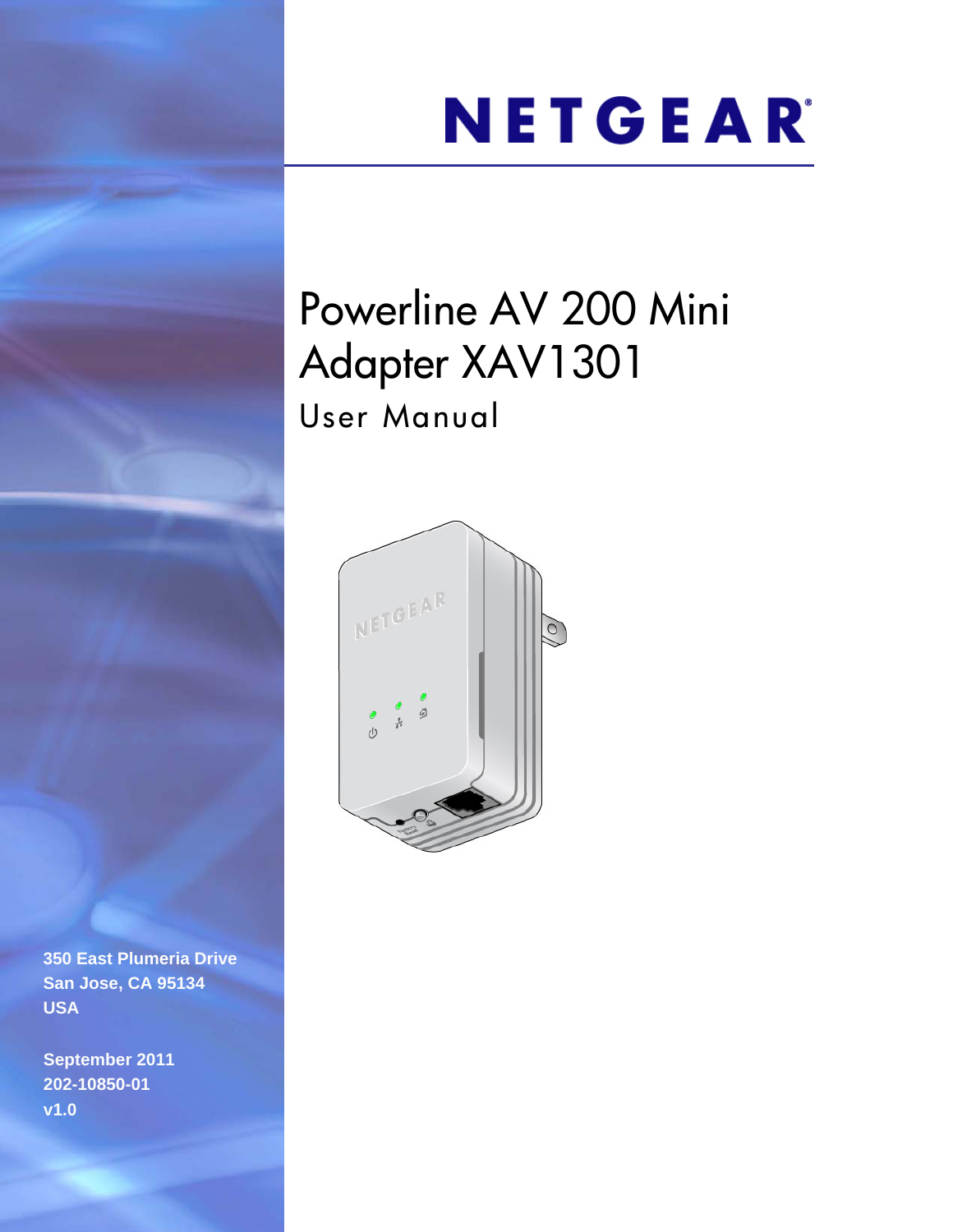#### © 2011 NETGEAR, Inc. All rights reserved

No part of this publication may be reproduced, transmitted, transcribed, stored in a retrieval system, or translated into any language in any form or by any means without the written permission of NETGEAR, Inc.

#### **Technical Support**

Thank you for choosing NETGEAR. To register your product, get the latest product updates, get support online, or for more information about the topics covered in this manual, visit the Support website at *http://support.netgear.com .*

Phone (US & Canada only): 1-888-NETGEAR

Phone (Other Countries): Check the list of phone numbers at *http://support.netgear.com/app/answers/detail/a\_id/984*

#### **Trademarks**

NETGEAR, the NETGEAR logo, and Connect with Innovation are trademarks and/or registered trademarks of NETGEAR, Inc. and/or its subsidiaries in the United States and/or other countries. Information is subject to change without notice. Other brand and product names are registered trademarks or trademarks of their respective holders. © 2011 NETGEAR, Inc. All rights reserved.

#### **Statement of Conditions**

To improve internal design, operational function, and/or reliability, NETGEAR reserves the right to make changes to the products described in this document without notice. NETGEAR does not assume any liability that may occur due to the use, or application of, the product(s) or circuit layout(s) described herein.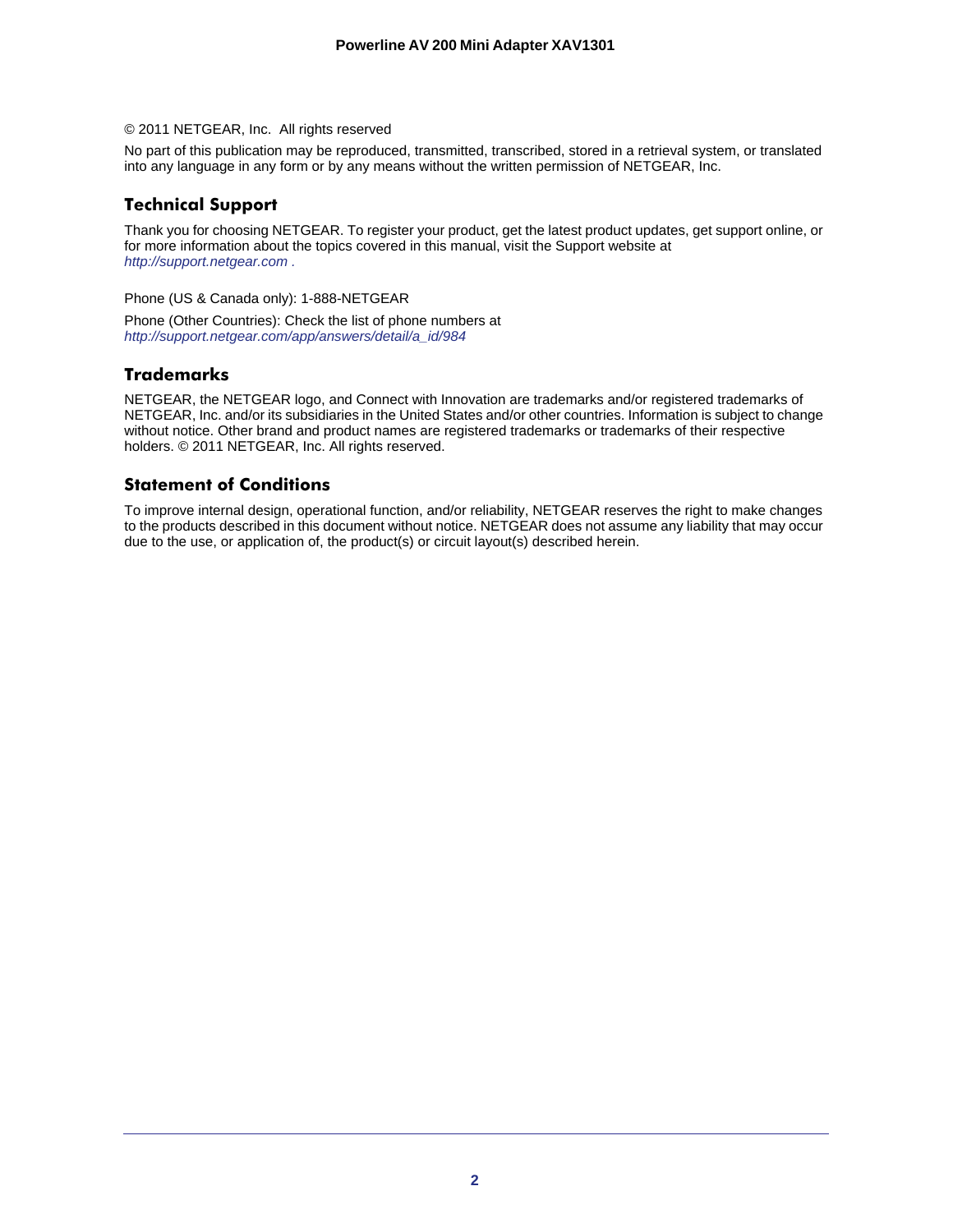## **Contents**

#### **Chapter 1 [Getting Started](#page-3-0)**

| Use the Security Button to Set the Encryption Key 8 |  |
|-----------------------------------------------------|--|

#### **Chapter 2 [Powerline Utility](#page-9-0)**

#### **Chapter 3 [Troubleshooting](#page-18-0)**

| If You Do Not See All Your Devices with the Powerline Utility 20 |  |
|------------------------------------------------------------------|--|

#### **Appendix A [Supplementary Information](#page-20-0)**

#### **Appendix B [Notification of Compliance](#page-22-0)**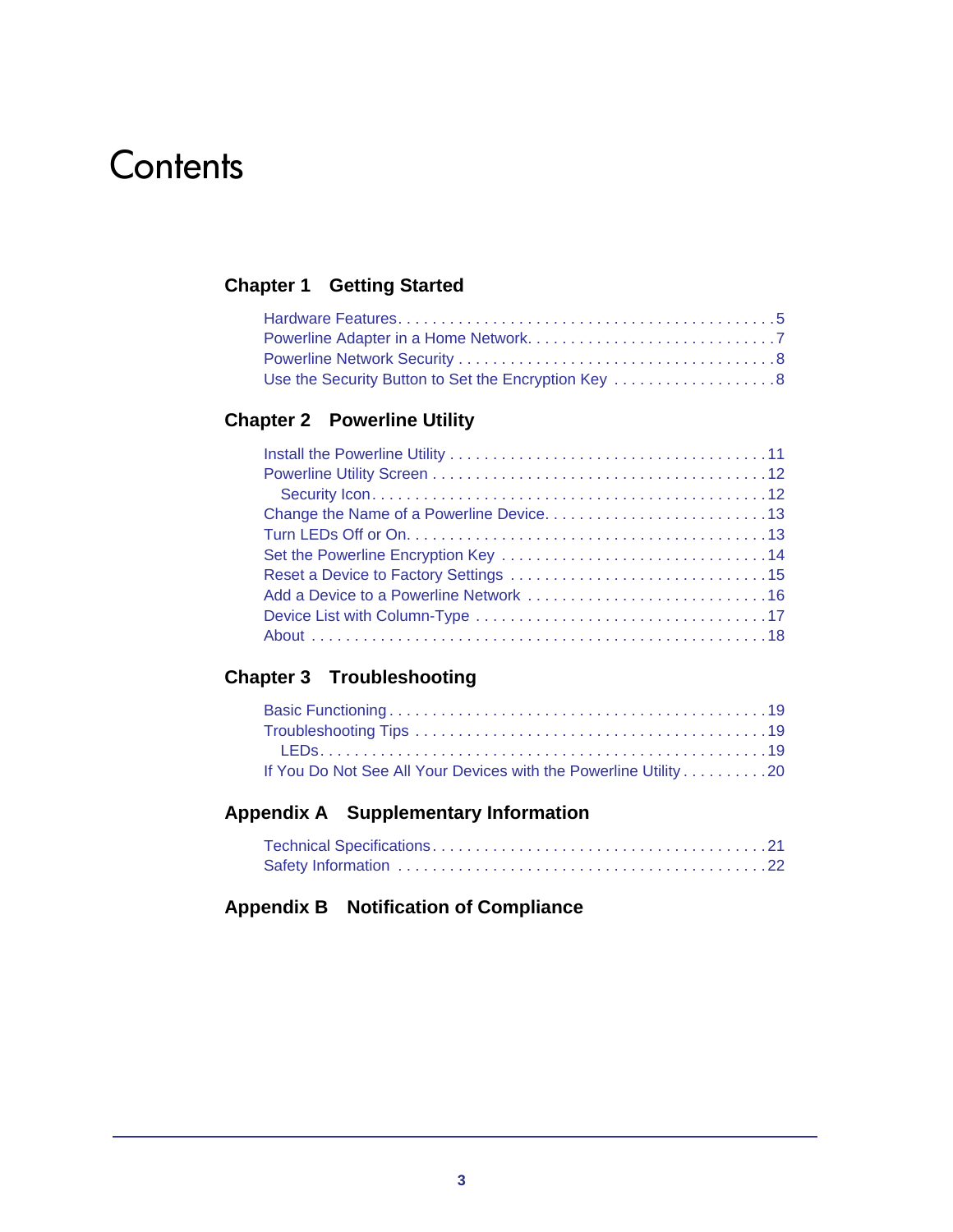# <span id="page-3-0"></span>**1** 1. Getting Started

This chapter describes your Powerline AV 200 Mini Adapter XAV1301, and how your adapters can fit into a home network. For more information about the topics covered in this manual, visit the Support website at *[http://support.netgear.com.](http://suport.netgear.com)*

This chapter includes the following sections:

- *[Hardware Features](#page-4-0)*
- *[Powerline Adapter in a Home Network](#page-6-0)*
- *[Powerline Network Security](#page-7-0)*
- *[Use the Security Button to Set the Encryption Key](#page-7-1)*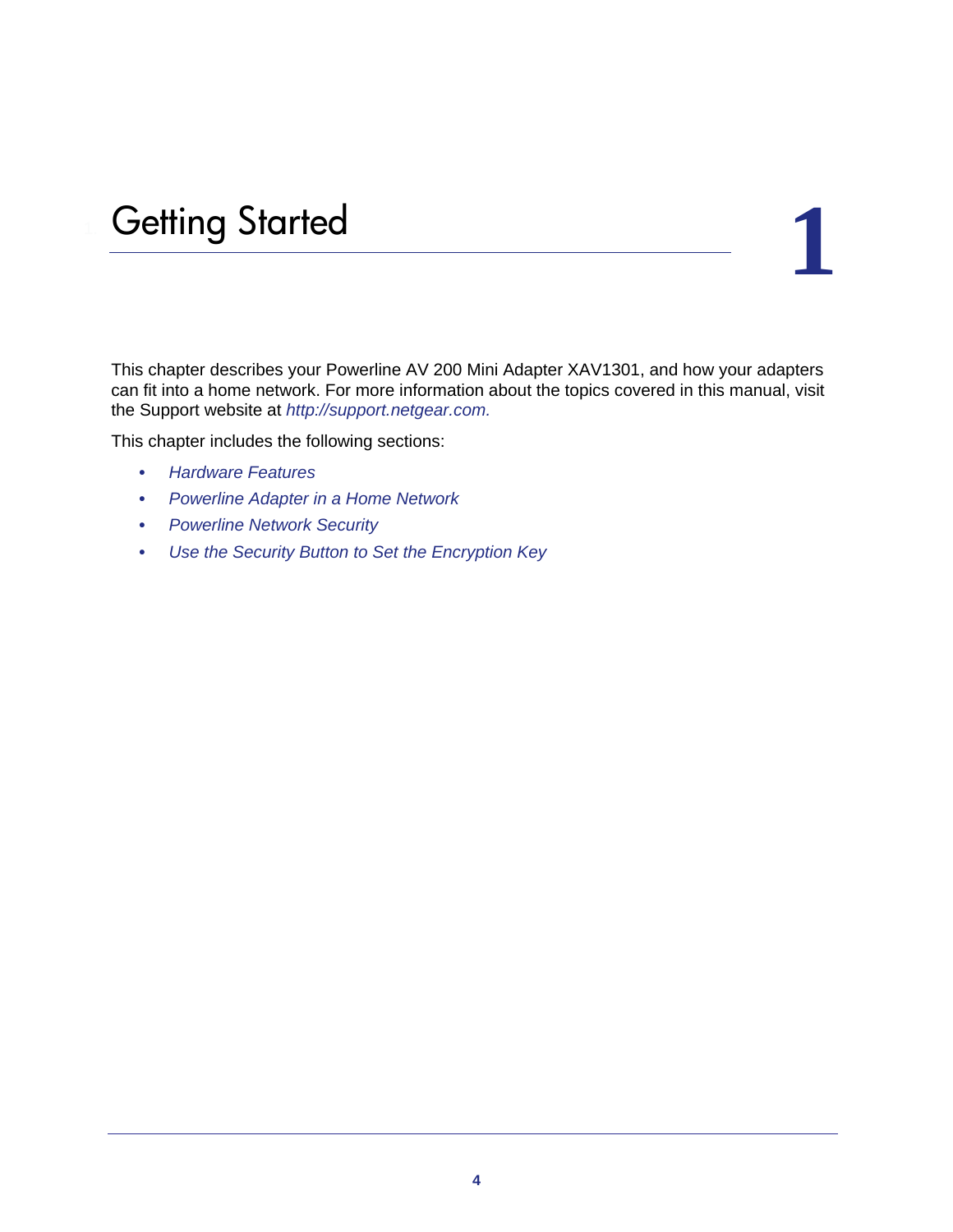## <span id="page-4-0"></span>Hardware Features

The package includes a Powerline AV 200 Mini Adapter XAV1301 and an Ethernet cable.



**Figure 1. Package contents (North America)**

Depending on where you purchased your adapter, it might look like one of these:







**Figure 2. Adapters in different regions**



**Figure 3. Adapter LEDs, buttons, and Ethernet port**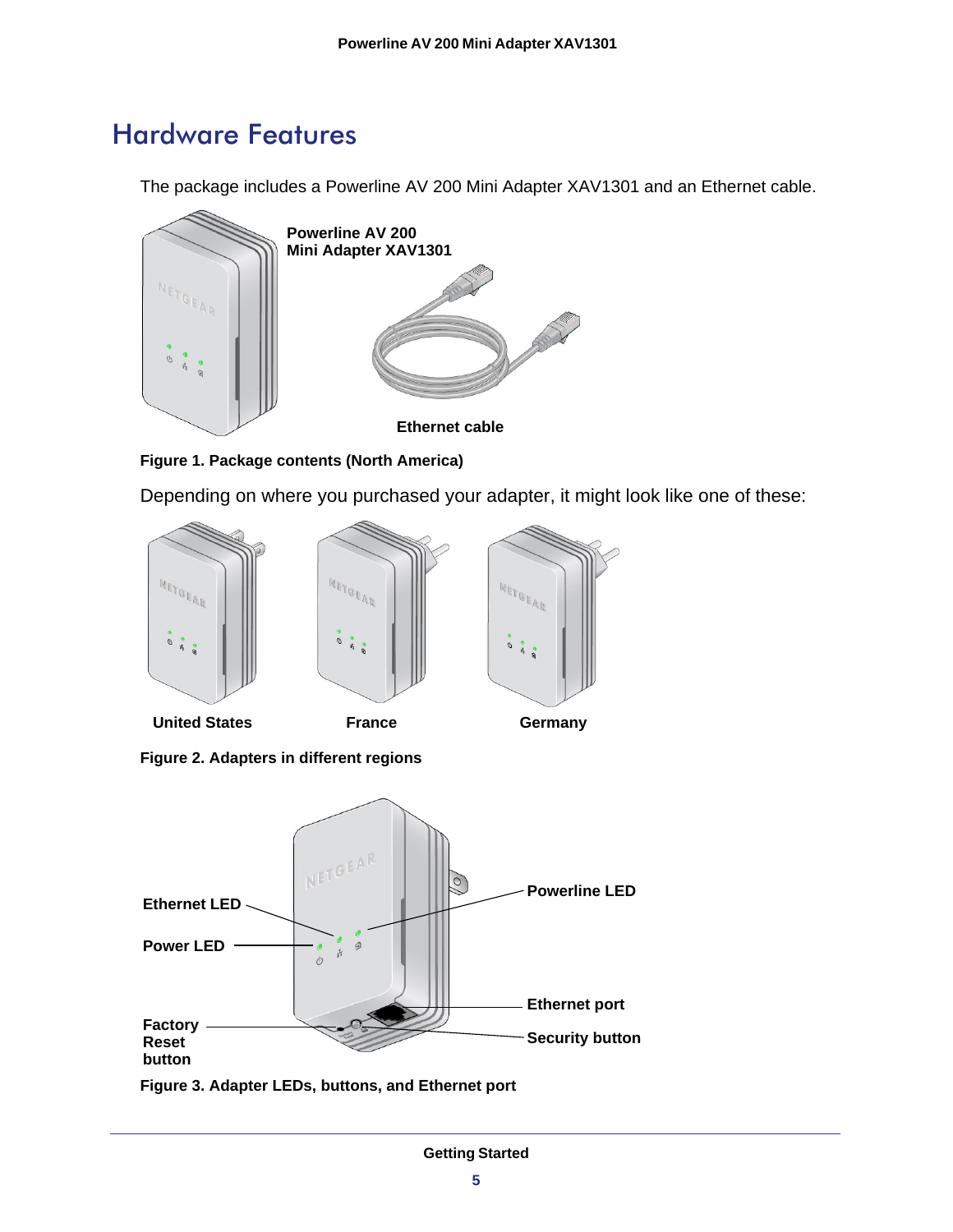| <b>LED</b>                   | <b>Description</b>                                                                                                                                                                       |                                                                                                     |                                      |
|------------------------------|------------------------------------------------------------------------------------------------------------------------------------------------------------------------------------------|-----------------------------------------------------------------------------------------------------|--------------------------------------|
| Power<br>$\mathcal{L}^{(1)}$ | • Solid green. The electrical power is on.<br>• Blinking green. The adapter is restarting or setting up security.<br>• Amber. Power saving mode.<br>• Off. There is no electrical power. |                                                                                                     |                                      |
| Powerline<br>4               | • Solid. The adapter is connected to a Powerline network.<br>• Blinking. The adapter is sending or receiving data.<br>encryption key.                                                    | • Off. The adapter has not found any other compatible Powerline devices using the same              |                                      |
|                              | by the color displayed by the LED:                                                                                                                                                       | The Pick A Plug feature lets you pick the electrical outlet with the strongest link rate, indicated |                                      |
|                              | Green: (Best)<br>Link rate $> 80$ Mbps                                                                                                                                                   | <b>Amber:</b> (Better)<br>Link rate $> 50$ and $< 80$ Mbps                                          | Red: (Good)<br>Link rate $<$ 50 Mbps |
| Ethernet                     | • Blinking. There is traffic on the Ethernet port.<br>• Off. There is no Ethernet connection.                                                                                            | • Solid. The Ethernet port is linked, but there is no activity.                                     |                                      |

#### *Buttons*

Two buttons are located on the side of the adapter:

**• Security**. After you plug in your new AV adapters, press the **Security** button for 2 seconds on both of the AV adapters. Both buttons must be pressed within 2 minutes.

The Security button does not work in power saving mode. The unit enters power saving mode if the Ethernet port is idle (not linked) for more than 10 minutes.

**• Reset**. Press the **Reset** button for 1 second, then release to return the Powerline adapter to its factory default settings.

#### *Ethernet Port*

Plug one end of the Ethernet cable that comes with the Powerline AV 200 Mini Adapter XAV1301 into this port and the other end either into your router, or into the computer or other peripheral devices.

#### *Powerline Adapter Label*

The product label shows unique details specific to your adapter. The product label is located on the back of the adapter. The label contains the following information.

- Model number
- MAC address
- Device password
- Serial number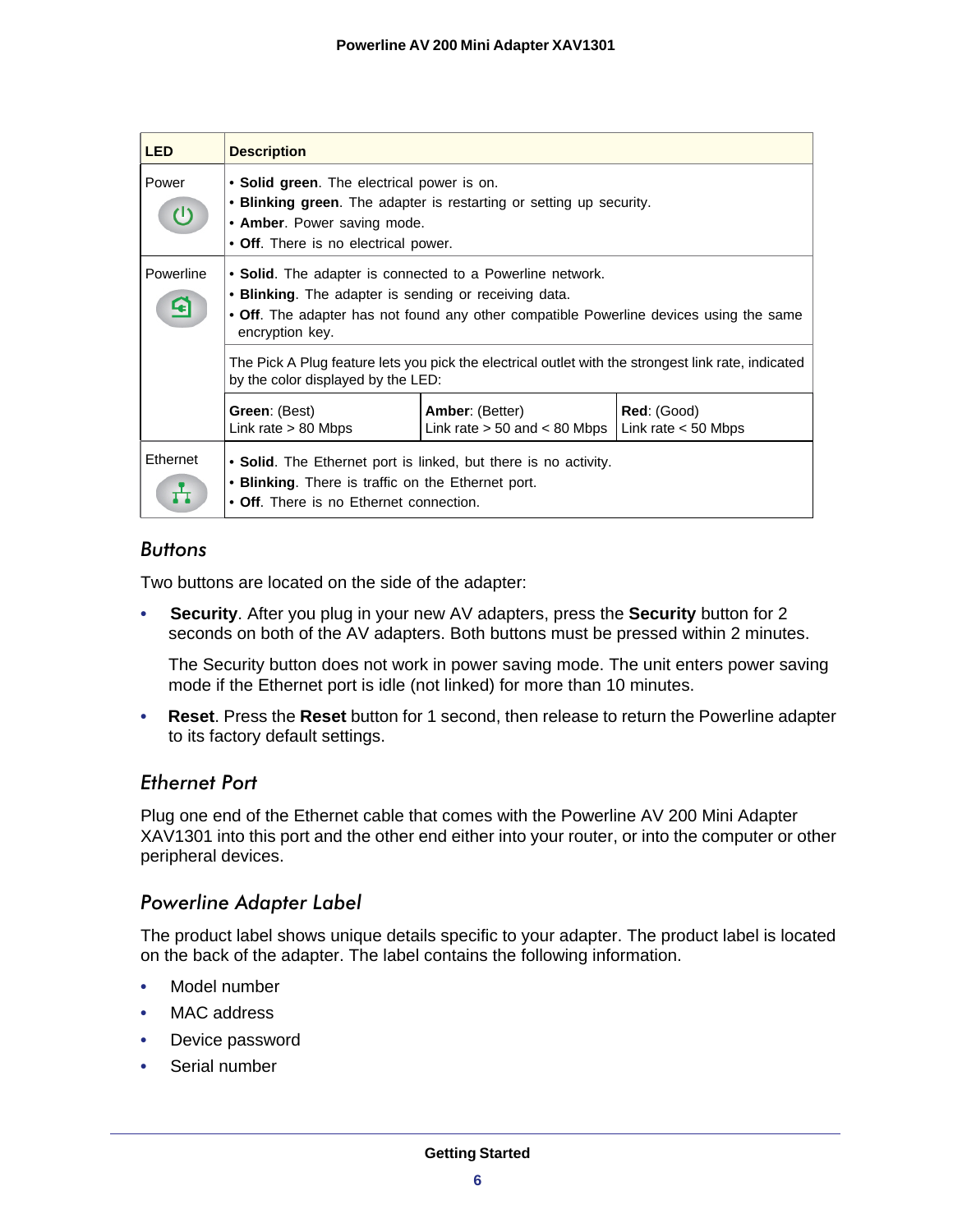## <span id="page-6-0"></span>Powerline Adapter in a Home Network

You can use Powerline AV 200 Mini Adapters to extend your Ethernet network anywhere in your home using your existing electrical power lines.

**Here, an Ethernet cable connects the router to the Powerline network.**

**In another room, an Ethernet cable connects a computer to the Powerline network.**



#### **Powerline communication**

#### **Figure 4. Powerline network with two Powerline adapters**

For best performance, plan the location of your Powerline devices (to make a Powerline network, you need at least two Powerline devices):

- Use an electrical outlet that is not controlled by a wall switch to avoid someone unknowingly turning off the power to the outlet.
- Do not plug in Powerline products to a power strip, extension cord, or surge protector as this might prevent them from working correctly, or reduce the network performance.
- Avoid plugging Powerline products into electrical outlets located near an appliance that uses a lot of power, such as a washer or dryer, or a refrigerator. This could potentially prevent the adapters from working correctly, or reduce network performance.

Different Powerline adapter models can share the network. All Powerline NETGEAR AV products (models XAV101, XAV1004, XAV2001, XAV2501, and XAVN2001) are compatible.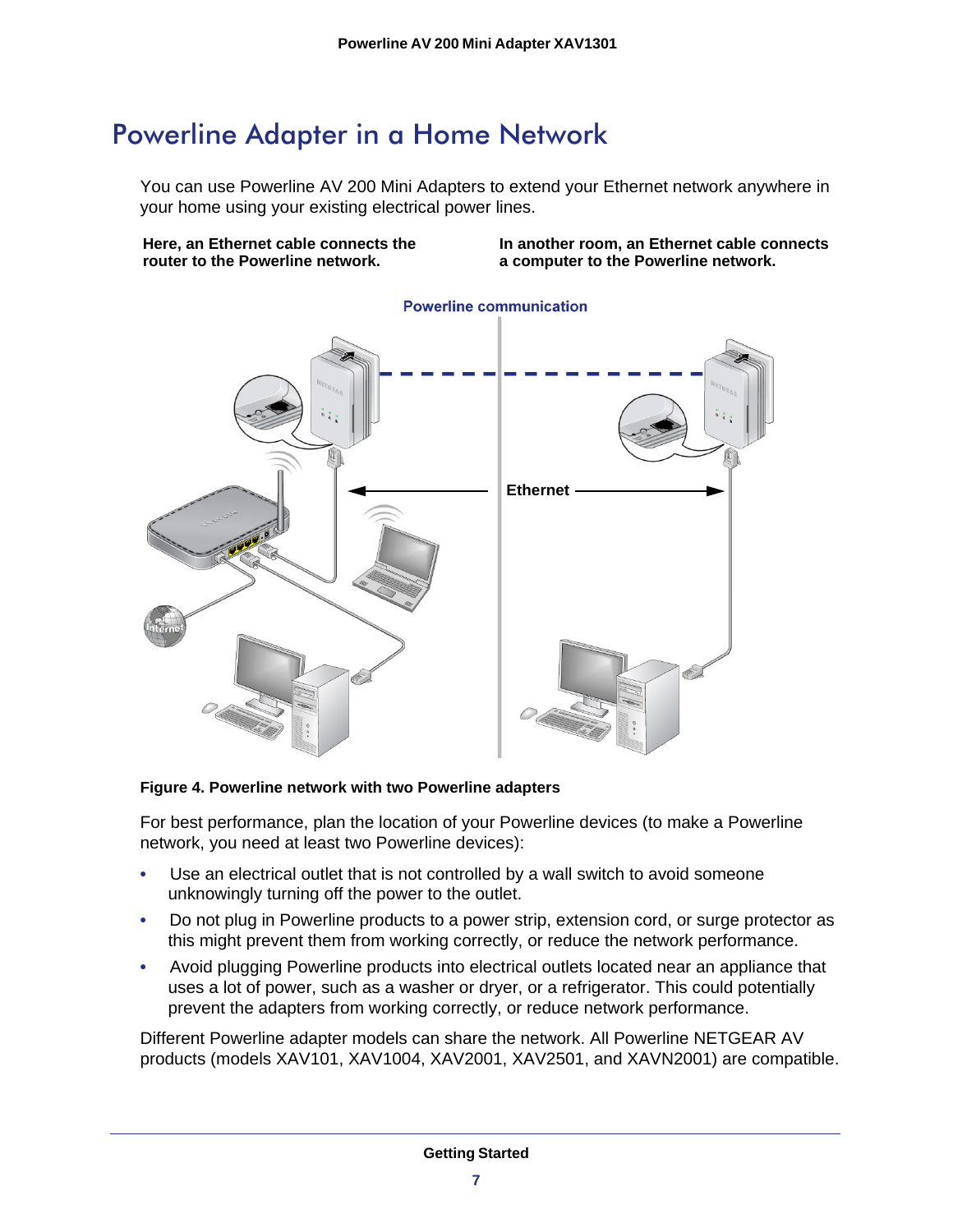#### **To set up your Powerline network:**

- **1.** Make sure that your home router is up and running and that Ethernet wired connections are working.
- **2.** Install the first Powerline adapter based on the installation instructions that came in the package.
- **3.** Install the second Powerline adapter, which finds the adapter you just installed. The two Powerline devices form a Powerline network.
- **4.** Install any additional Powerline adapters that you plan to use.
- **5.** Test to make sure that the computer or peripheral can access the Powerline network.

For example, on a computer, use the Internet. Another way to test this is to install the Powerline Utility and use it to view all devices on the Powerline network.

**6.** NETGEAR recommends that you secure your Powerline network from unauthorized access, especially in settings such as apartment buildings. See *[Powerline Network Security](#page-7-0)* .

## <span id="page-7-0"></span>Powerline Network Security

A Powerline network consists of two or more Powerline adapters using the same network encryption key. Securing your network protects the information you send over the Powerline network from unwanted access. If you do not set up security on your network, anyone nearby with a Powerline network can potentially use his or her connection to gain access to your network and information you send over the Internet. This is especially relevant in settings such as apartment buildings, office buildings, dorm rooms, and other populated areas.

There are two ways to secure your Powerline network.

- Use the Security button to automatically generate a random encryption key.
- Use the Powerline Utility to specify an encryption key for your Powerline network. If you already have a Powerline network, you need to use the Powerline Utility, which is located on your *Resource CD*. See *[Chapter 2, Powerline Utility](#page-9-1)*.
- To return the Powerline AV 200 Mini Adapter to its factory default settings, press its **Factory Reset** button for 1 second, then release.

## <span id="page-7-2"></span><span id="page-7-1"></span>Use the Security Button to Set the Encryption Key

An adapter can generate a private key only once. If you want to replace a private key, first reset the adapters to their factory settings. To do this either press the **Reset** button for 1 second, then release; or use the Powerline Utility factory defaults feature (see *[Reset a](#page-14-1)  [Device to Factory Settings](#page-14-1)* on page 15).

You can use the security button to change the default encryption key and set a private encryption key instead. The default encryption key is HomePlugAV.

#### **To set the encryption key:**

**1.** Verify that all the Powerline adapters to be configured are plugged in.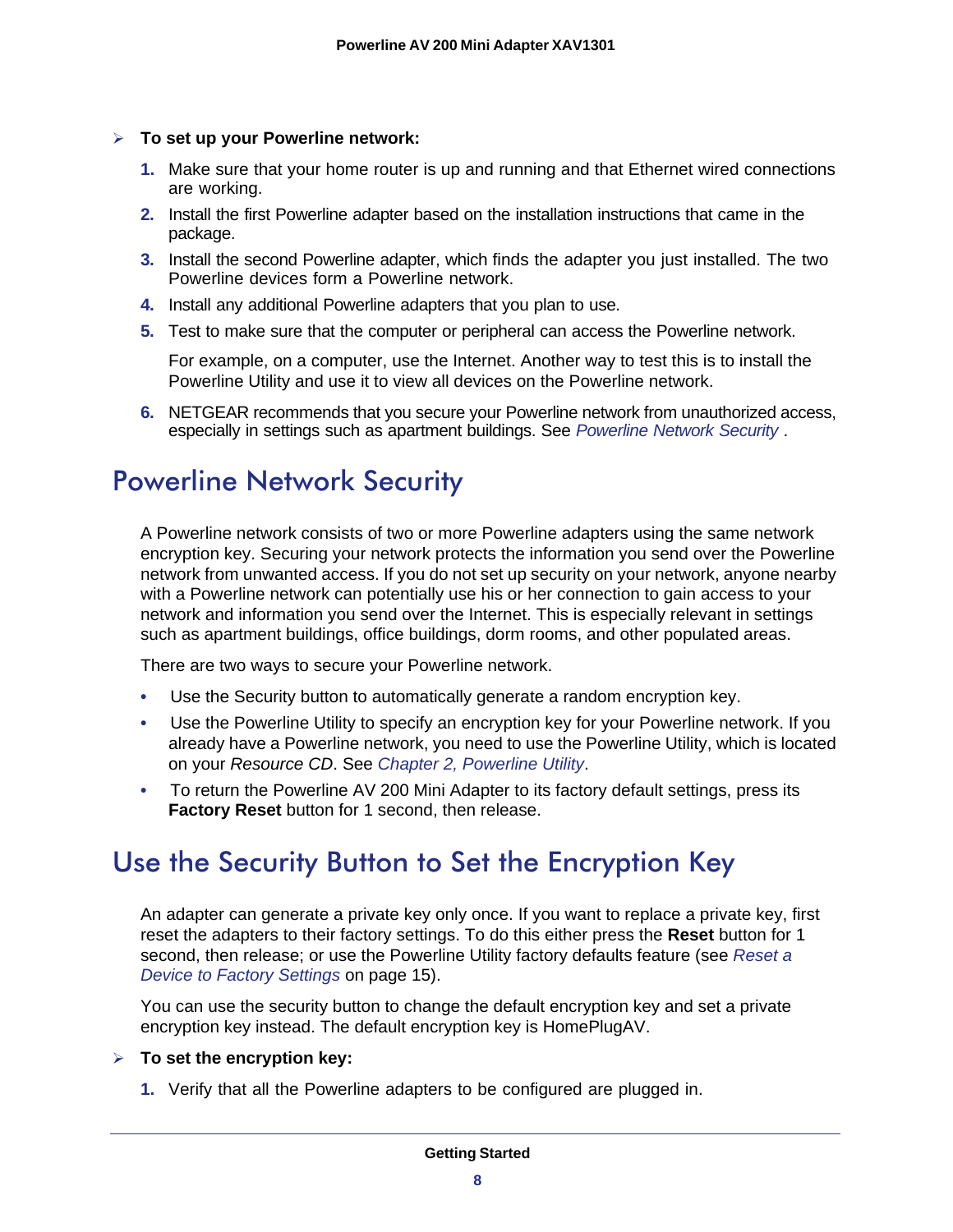

### **CAUTION:**

Do not press the Security button on the Powerline adapter until installation is complete and all adapters on your network are plugged in and communicating with each other. Pressing the Security button too soon can temporarily disable Powerline communication. If this should occur, reset the Powerline adapter to its factory default settings (press the Reset button for 1 second, then release).

- **2.** Press the **Security** button for 2 seconds.
	- The Power LED starts blinking after you release the button.
	- The adapter automatically creates a new, randomly generated network encryption key that each Powerline adapter on the network will use.

At this point, the other adapters in your network cannot communicate with each other.

**3.** Within 2 minutes of pressing the Security button on the first adapter, press the security button on the second adapter for 2 seconds.

In order to pair the devices, you need to press both buttons within 2 minutes.

This securely configures your Powerline network with the same network encryption key.

**4.** If your network has more than two adapters, press the **Security** button on the next adapter for 2 seconds, then push the **Security** button on any additional adapters in your network for 2 seconds. The adapters retain security settings even if they are unplugged.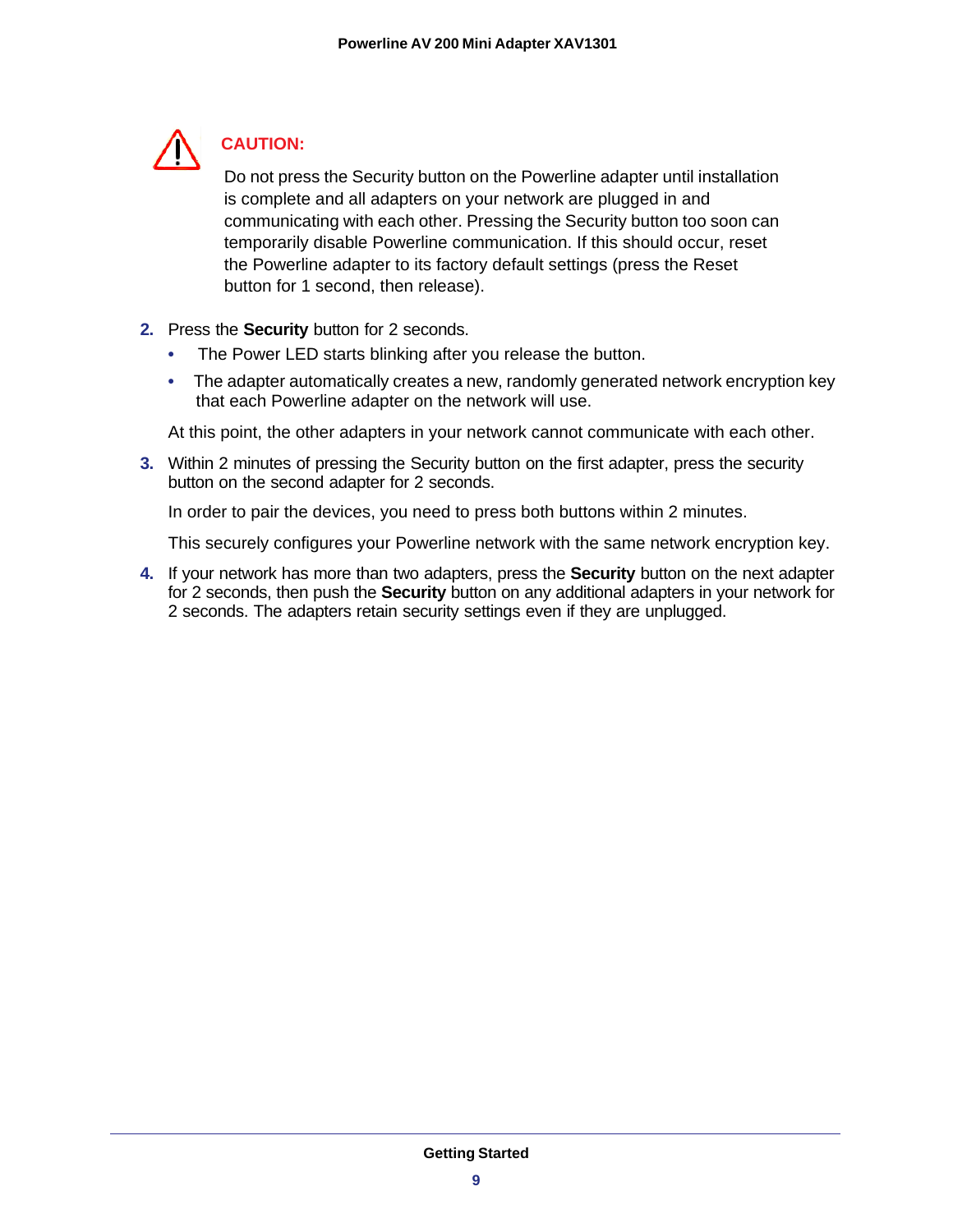# <span id="page-9-1"></span><span id="page-9-0"></span>Powerline Utility 2. **2. Powerline Utility**

This chapter explains how to install and use the Powerline Utility. The Powerline Utility works with many Powerline AV products. NETGEAR Powerline models XAV1004, XAV2001, and XAVN2001 are compatible and can share the same Powerline network.

You can use the Powerline Utility to access a local Powerline device that is connected to your computer with an Ethernet cable and also to access remote Powerline devices. Remote devices are on the Powerline network, but are not directly cabled to the computer on which you are using the Powerline Utility.

You can use the NETGEAR Powerline Utility to:

- Change the name of a Powerline device
- Turn LEDs on or off
- Set encryption keys
- Restore a device to default configuration settings

This chapter includes the following sections:

- *[Install the Powerline Utility](#page-10-0)*
- *[Powerline Utility Screen](#page-11-0)*
- *[Change the Name of a Powerline Device](#page-12-0)*
- *[Turn LEDs Off or On](#page-12-1)*
- *[Set the Powerline Encryption Key](#page-13-0)*
- *[Reset a Device to Factory Settings](#page-14-0)*
- *[Add a Device to a Powerline Network](#page-15-0)*
- *[Device List with Column-Type](#page-16-0)*
- *[About](#page-17-0)*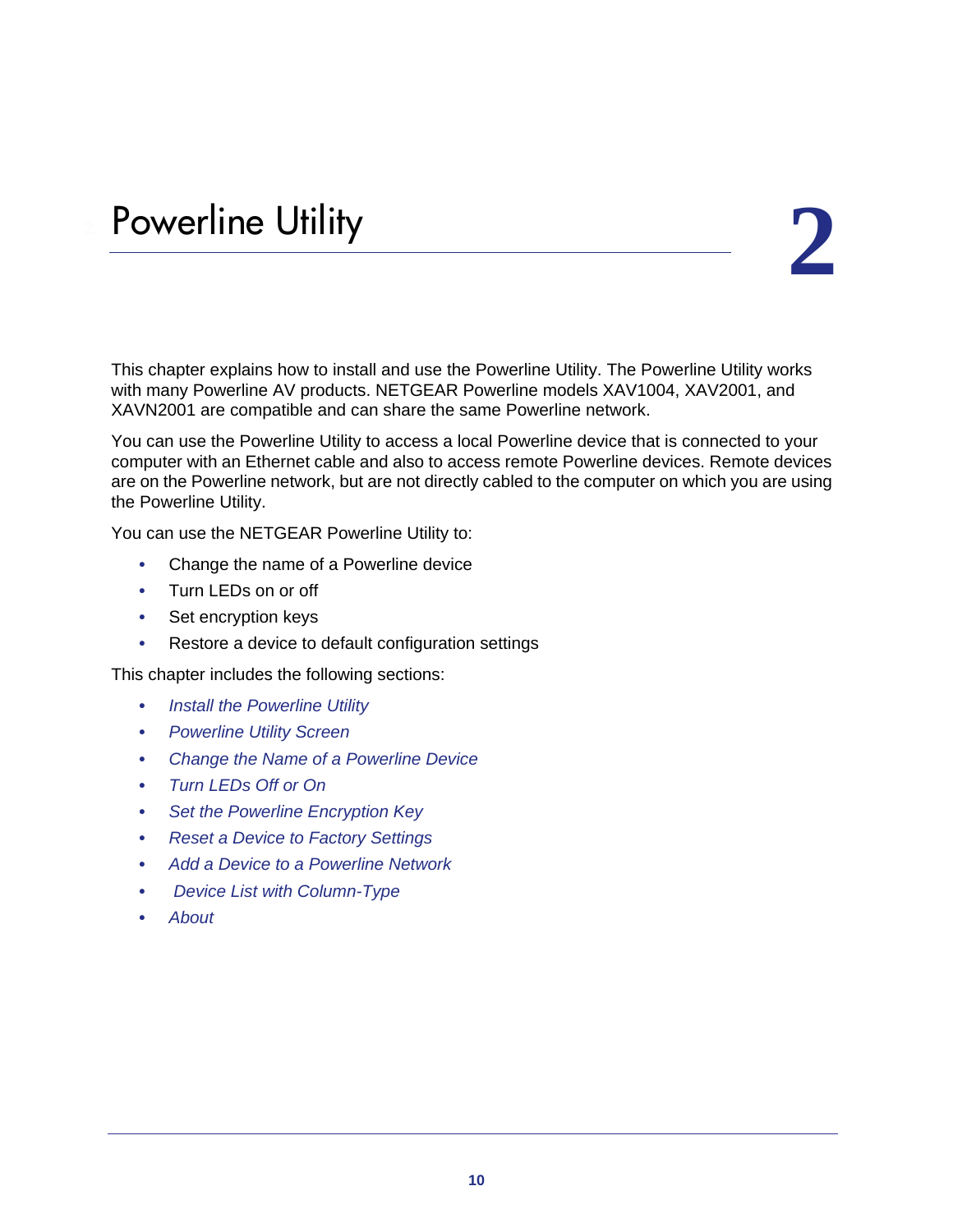## <span id="page-10-0"></span>Install the Powerline Utility

This utility allows you to set your own unique Powerline network encryption key, and prioritize traffic passing through your Powerline network.

All devices on a Powerline network can be managed from one computer. If you add another Powerline device to a Powerline network, you can install the Powerline Utility on the computer connected locally to the new adapter, or open the utility on the computer originally used to set up the Powerline network encryption key. You can use any computer to manage the network, but this procedure assumes that you are working from the computer that is connected to a Powerline adapter.

#### **To install the Powerline Utility:**

The Powerline utility is a free download available from the NETGEAR support website.

**1.** Launch an Internet browser and visit

*[http://support.netgear.com/app/answers/detail/a\\_id/19401](http://support.netgear.com/app/answers/detail/a_id/19401)*

**2.** Scroll down to display the download instructions:

| <b>Installation Instructions:</b>                                                                                                  |
|------------------------------------------------------------------------------------------------------------------------------------|
| . Download using the button below and save the file to a convenient location such as the desktop.<br><b>Click here to download</b> |
| 11.2 MB                                                                                                                            |
| . Run the file you just downloaded and follow the on-screen install instructions.                                                  |
|                                                                                                                                    |

- **3.** Click the **Click here to download** button and download the utility to your computer.
- **4.** Run the file that you downloaded, and follow the wizard prompts to install the Powerline Utility. Click **Finish** to complete the wizard.

The Powerline Utility shortcut icon displays on your desktop.



- **5.** There are two ways to launch the Powerline Utility:
	- Click this icon located on your desktop.
	- Select **Start > Programs > NETGEAR > NETGEAR Powerline Utility**.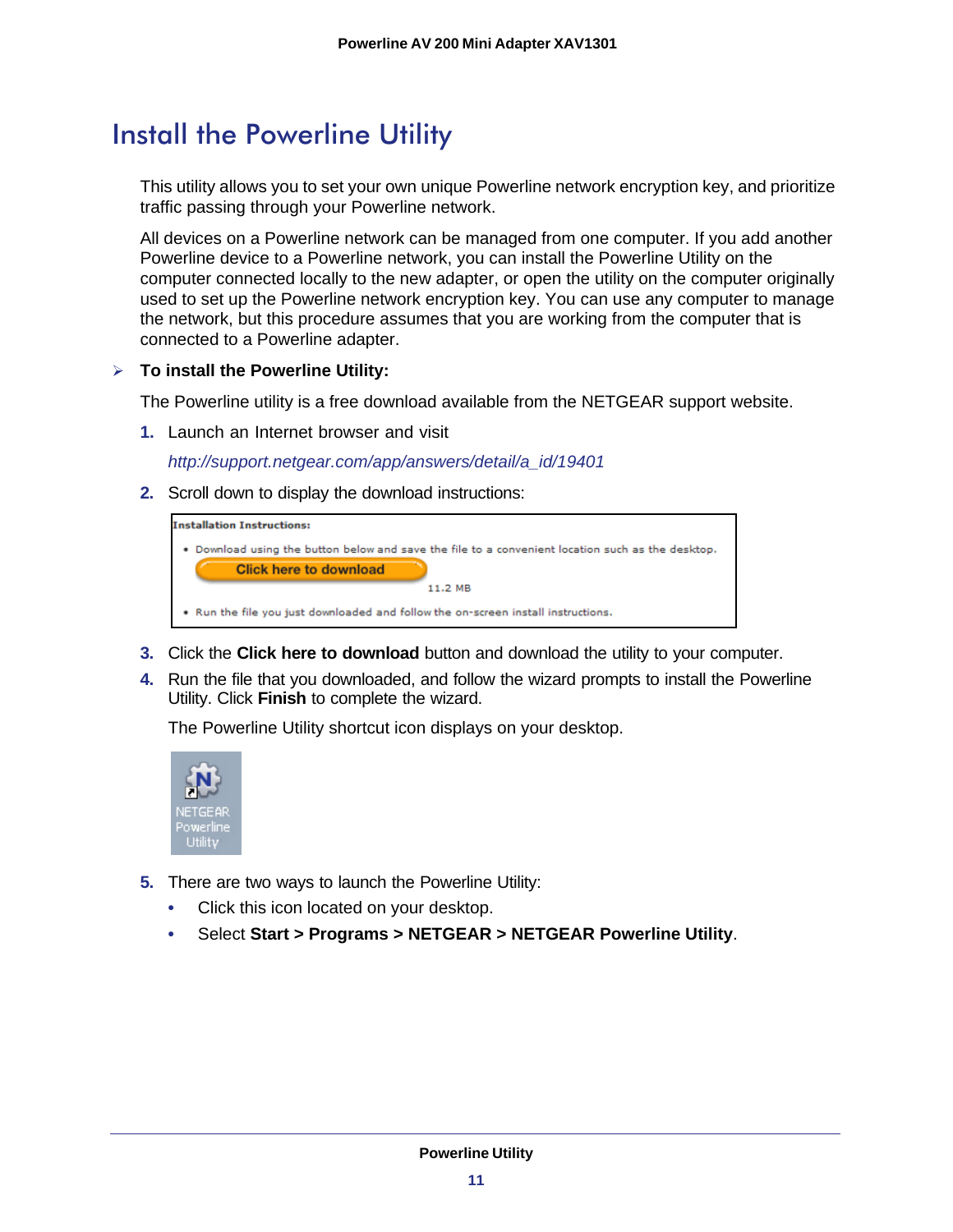## <span id="page-11-0"></span>Powerline Utility Screen

When launched, the Powerline Utility opens to a screen that shows all the devices in your Powerline network.

| <b>42 NETGEAR Powerline Utility Version: D 200.14</b>                               |                                        | $\Box$                   |
|-------------------------------------------------------------------------------------|----------------------------------------|--------------------------|
|                                                                                     | Auto/Auto                              | $\overline{\phantom{a}}$ |
| un-named<br><b>XAV1301</b><br>T                                                     | ٠<br>000<br>un-named<br><b>XAV1301</b> |                          |
| Information:<br>Move the cursor on a device icon to see detailed device information |                                        |                          |
|                                                                                     | Refresh<br>Close                       |                          |

- Click the image of the device that you want to manage.
- If all devices are not shown, click the **Refresh** button to update the screen.
- The Information box at the bottom of the screen provides tips and information for using this utility screen.

### <span id="page-11-1"></span>Security Icon

You can click the Security icon  $\mathbf{u}^{\dagger}$  on the Powerline Utility main screen to go to the Security screen, the Device list screen, or the About screen:

| Security                     |  |
|------------------------------|--|
| Device list with column-type |  |
| About                        |  |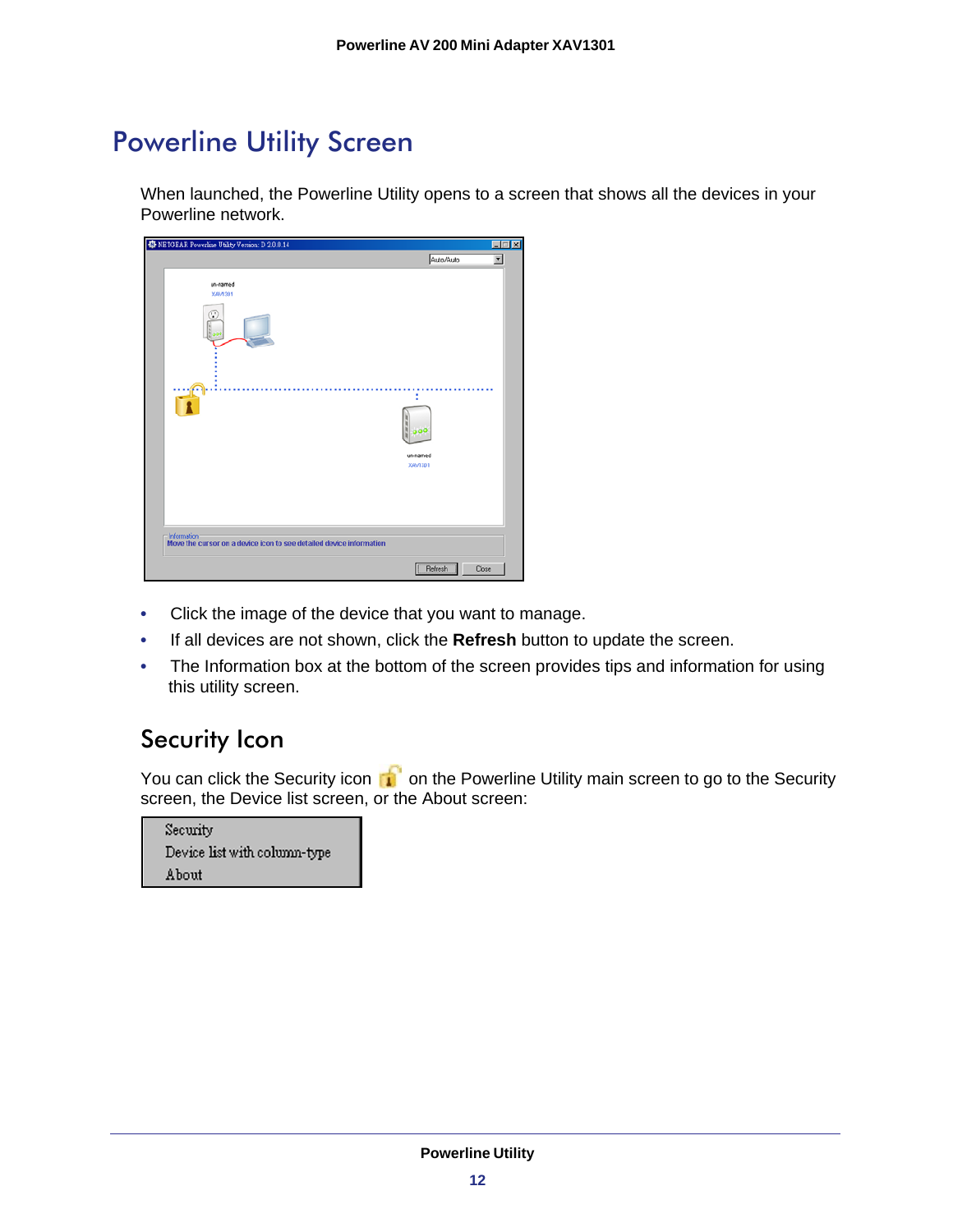## <span id="page-12-0"></span>Change the Name of a Powerline Device

Powerline devices are identified by their model number and name. Any Powerline devices that are plugged in and connected are detected by the Powerline Utility, and are shown on the Powerline Utility main screen. If no name has been assigned to a Powerline device, it is shown as un-named.

- **To name a Powerline device in your Powerline network:**
	- **1.** From the Powerline Utility main screen, click the device you want to name, and the following pop-up menu displays:

| Device Name                  |  |
|------------------------------|--|
| Tum LED off                  |  |
| Security                     |  |
| Factory Reset                |  |
| Device list with column-type |  |
| A hout                       |  |
|                              |  |

- **2.** Select **Device Name**. The utility responds that connectivity will be temporarily lost if you continue.
- **3.** Click **OK**. The following screen displays:

| Modify device name |          |  |
|--------------------|----------|--|
| Device Name        | un-named |  |
| OK                 | Cancel   |  |

**4.** Enter a new name for the Powerline device, and click **OK**.

## <span id="page-12-1"></span>Turn LEDs Off or On

For each device in your Powerline network, you can turn the LEDs off or on. To do this, follow these steps:

- **1.** Click the Powerline device icon on the Powerline Utility main screen.
- **2.** On the pop-up menu, select **Turn LED off**.

*Note: This feature is a toggle. You can turn off LEDs if they are turned on, or turn them on if they are currently turned off.*

A screen displays advising you that connectivity will be temporarily lost while the LEDs are being reset.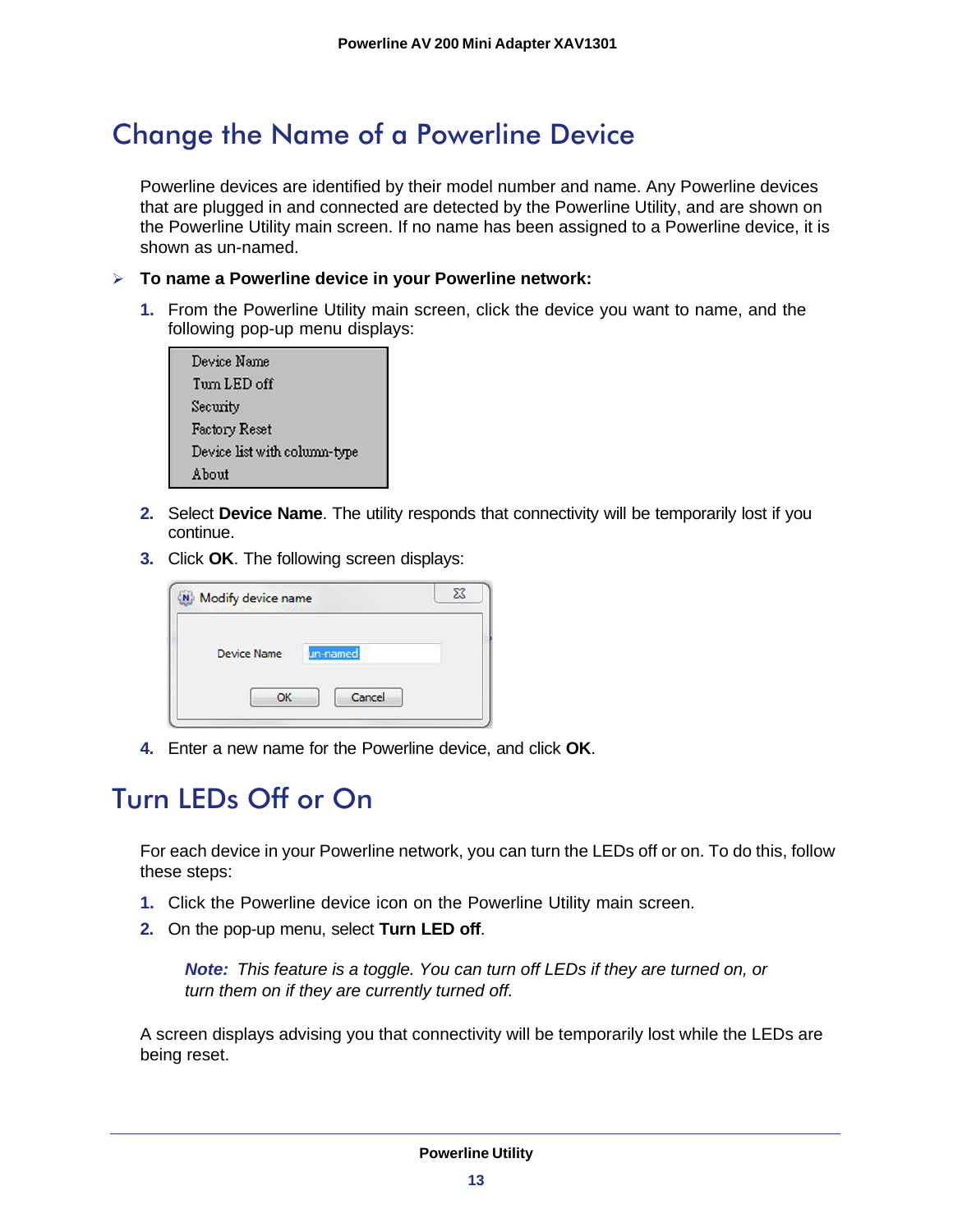## <span id="page-13-0"></span>Set the Powerline Encryption Key

Powerline devices that share the same Powerline network have to use the same encryption key. The factory default encryption key is HomePlugAV.

In locations such as apartment buildings or office buildings, others might share the same electrical power lines that you use for your Powerline network. To protect your Powerline network from unwanted access, you can customize the encryption key for your Powerline devices. Make sure that you set up exactly the same encryption key for all of your Powerline devices so that they can communicate with each other.

You use the Security screen in the Powerline Utility to set encryption keys. If you customize the encryption key and then forget what it is, you can return your Powerline devices to their factory default Powerline encryption key of HomePlugAV.

#### **To set the encryption key:**

**1.** Click the Powerline device icon or the Security icon **of** on the Powerline Utility main screen.

| Step1 Select Devices                                                    |                               |                                                                            |                         |
|-------------------------------------------------------------------------|-------------------------------|----------------------------------------------------------------------------|-------------------------|
| Device Name                                                             | Model                         | <b>MAC Address</b>                                                         | Device Password         |
| v un-named                                                              | XAV2101                       | E0:91:F5:BA:F5:F3                                                          | 30000-30000-30000-30000 |
|                                                                         |                               |                                                                            |                         |
|                                                                         |                               | Password is not required for local device (XAV2101, MAC E0:91:F5:BA:F5:F3) | Refresh                 |
| <b>Step2</b> Select a Encryption Key<br>$\bullet$                       |                               |                                                                            |                         |
|                                                                         | O Create a new Encryption Key |                                                                            |                         |
| <b>O Use default Encryption Key</b><br><b>Step3 Apply Changes</b><br>61 |                               | HomePlugAV                                                                 |                         |

The top section of the Security screen shows information about each device that the Powerline Utility detects.

- **Device Name**. This lists the Powerline devices detected on the network after the utility completes a scan for devices. The device name is initially set by the utility, but you can change it to a descriptive name such as Office or Master Bedroom.
- **Model**. This identifies the model number of the Powerline adapter.
- **MAC Address**. The MAC address for the Powerline device. This is also on the product label, which might not be visible when the device is plugged in.
- **Device Password**. To change settings for a remote Powerline device you have to enter its password. The device password is located on the product label.
- **2.** Select the check box for each device for which you want to set the encryption key.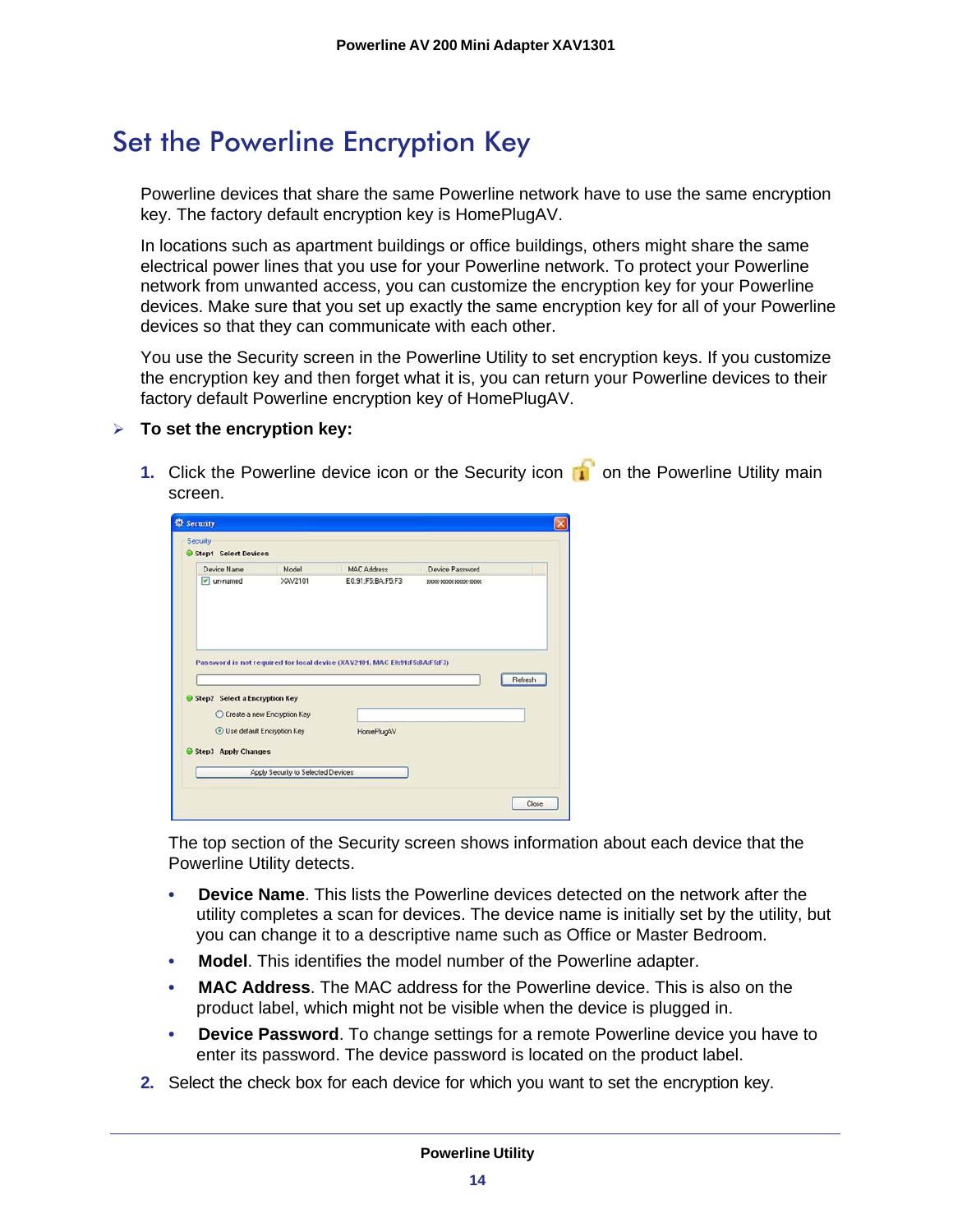- **3.** In Step 2 on your screen, select the option that you want:
	- **Create a new Encryption Key**. To set your own network encryption key, type your network encryption key in the field.
	- **Use default Encryption Key**. When you click this button, the factory default encryption key automatically displays in the field. The default network encryption key is HomePlugAV.

*Note: Before you can reset the encryption key for a remote device, you have to enter its password. The password is printed on the product label located on the back of the adapter.*

**4.** Click the **Apply Security to Selected Devices** button.

When you are finished setting the encryption key, the utility displays a message indicating that the operation was successful.

**5.** Click **OK**.

## <span id="page-14-1"></span><span id="page-14-0"></span>Reset a Device to Factory Settings

This option returns the network encryption key to its factory default of HomePlugAV.

**Note:** If you customized your network encryption key, the local Powerline device is disconnected from the network when you reset it to the factory default. To avoid this problem, reset all remote devices before you reset the local device.

#### **To reset a device to its factory settings:**

**1.** On the Powerline Utility main screen, click the Powerline device icon. The pop-up menu displays:

| Device Name                  |
|------------------------------|
| Tum LED off                  |
| Security                     |
| Factory Reset                |
| Device list with column-type |
| <b>About</b>                 |

- **2.** Select **Factory Reset**. A message displays asking you to confirm the reset.
- **3.** Click **OK** to reset the device. A message indicates whether or not the operation succeeded.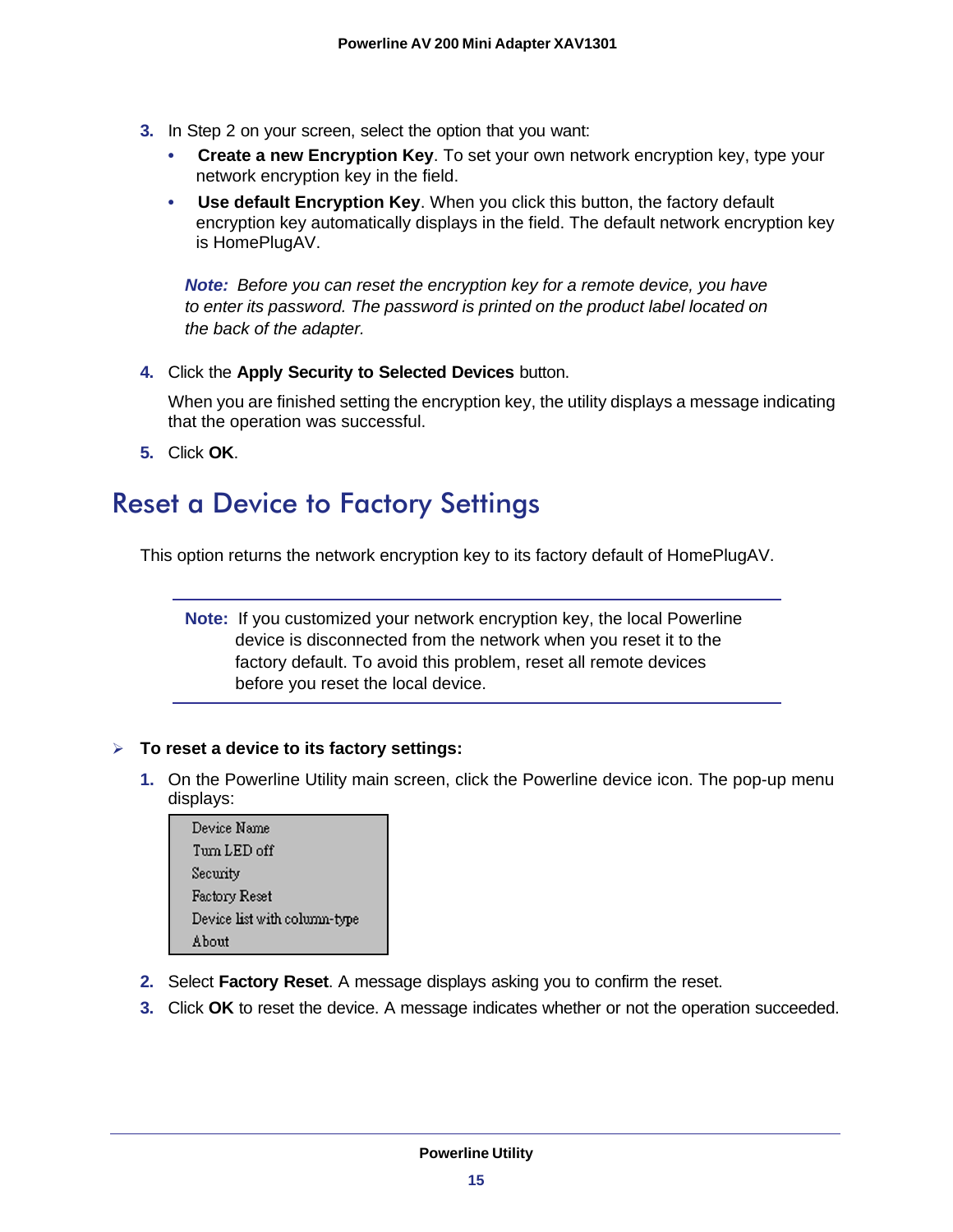## <span id="page-15-0"></span>Add a Device to a Powerline Network

If you are adding a device to a Powerline network, and the network encryption key has been left at its default setting, all you need to do is plug the new device into a power outlet.

If the network encryption key has been customized, there are two ways to set the security:

- You can use the Security button to add the new device to your network. See *[Use the](#page-7-2)  [Security Button to Set the Encryption Key](#page-7-2)* on page 8.
- You can use the Powerline Utility to add the new device to the network, as described in the following sections.

The procedure for setting the network encryption key depends on whether you use the Powerline Utility on a computer connected directly to the new Powerline adapter (local) or a different Powerline adapter (remote).

#### **To add a Powerline device from a local computer:**

- **1.** Plug the Powerline adapter into an available AC power outlet.
- **2.** Use the provided cable to connect the Powerline device to an Ethernet port on the computer.
- **3.** Start the Powerline Utility, click the **Refresh** button, and wait for the utility to detect the new device.
- **4.** Click the device, and select **Security** from the drop-down list.



**5.** Set the encryption key for the device (see *[Set the Powerline Encryption Key](#page-13-0)* on page 14).

Verify that the devices in the Powerline network are in the device list by clicking the **Refresh** button. It might take a minute or two for all devices in the network to be detected.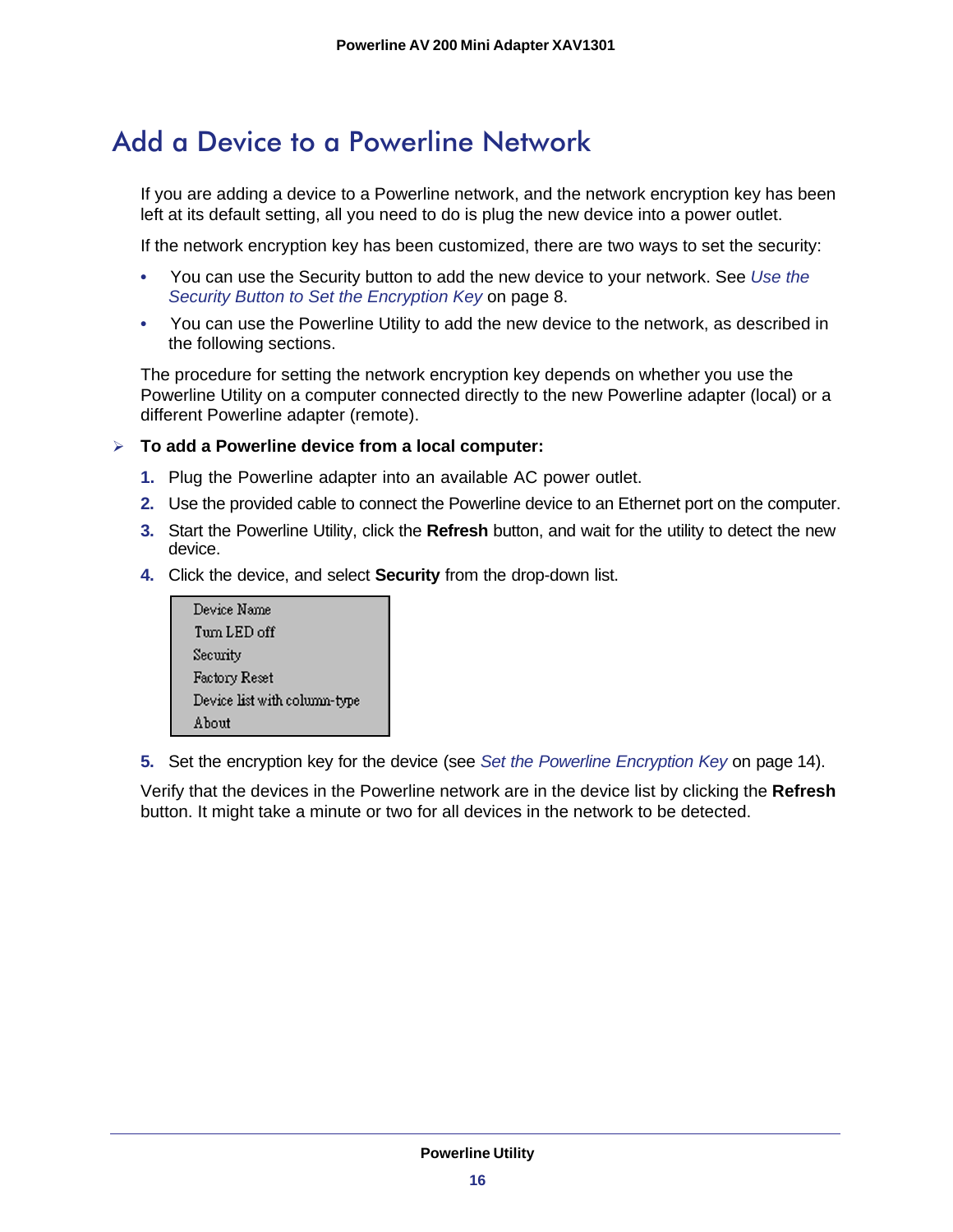## <span id="page-16-0"></span>Device List with Column-Type

You can display a list of Powerline devices instead of viewing the graphic display.

#### **To display the device list:**

**1.** Click the device to display the drop-down menu:

| Device Name                  |
|------------------------------|
| Tum LED off                  |
| Security                     |
| Factory Reset                |
| Device list with column-type |
| A hout                       |

**2.** Select **Device list with column-type** from the drop-down list, and the following screen displays:

| <b>Available Devices</b> |                |                    |                   |                            |               |                          |                     |
|--------------------------|----------------|--------------------|-------------------|----------------------------|---------------|--------------------------|---------------------|
| Device Name              | Model          | <b>MAC Address</b> | <b>LED Status</b> | Firmware Version           | Tx Rate       | <b>Rx Rate</b>           | Device Password     |
| un-named                 | XAV1301        | A0:21:B7:48:92:43  | ON                | NETGEAR XAV1301 v0.2.0.3NA | $\frac{1}{2}$ | $\overline{\phantom{a}}$ | XXXX-XXXX-XXXX-XXXX |
| un-named                 | <b>XAV1301</b> | A0:21:B7:48:92:42  | ON                | NETGEAR XAV1301 v0.2.0.3NA |               | 194 Mbps 197 Mbps        |                     |
|                          |                |                    |                   |                            |               |                          |                     |
|                          |                |                    |                   |                            |               |                          |                     |
|                          |                |                    |                   |                            |               |                          |                     |
|                          |                |                    |                   |                            |               |                          |                     |
|                          |                |                    |                   |                            |               |                          |                     |
|                          |                |                    |                   |                            |               |                          |                     |
|                          |                |                    |                   |                            |               |                          |                     |
|                          |                |                    |                   |                            |               |                          |                     |
|                          |                |                    |                   |                            |               |                          |                     |
|                          |                |                    |                   |                            |               |                          |                     |
| $\blacktriangleleft$     |                | $\mathbf{m}$       |                   |                            |               |                          |                     |
|                          |                |                    |                   |                            |               |                          |                     |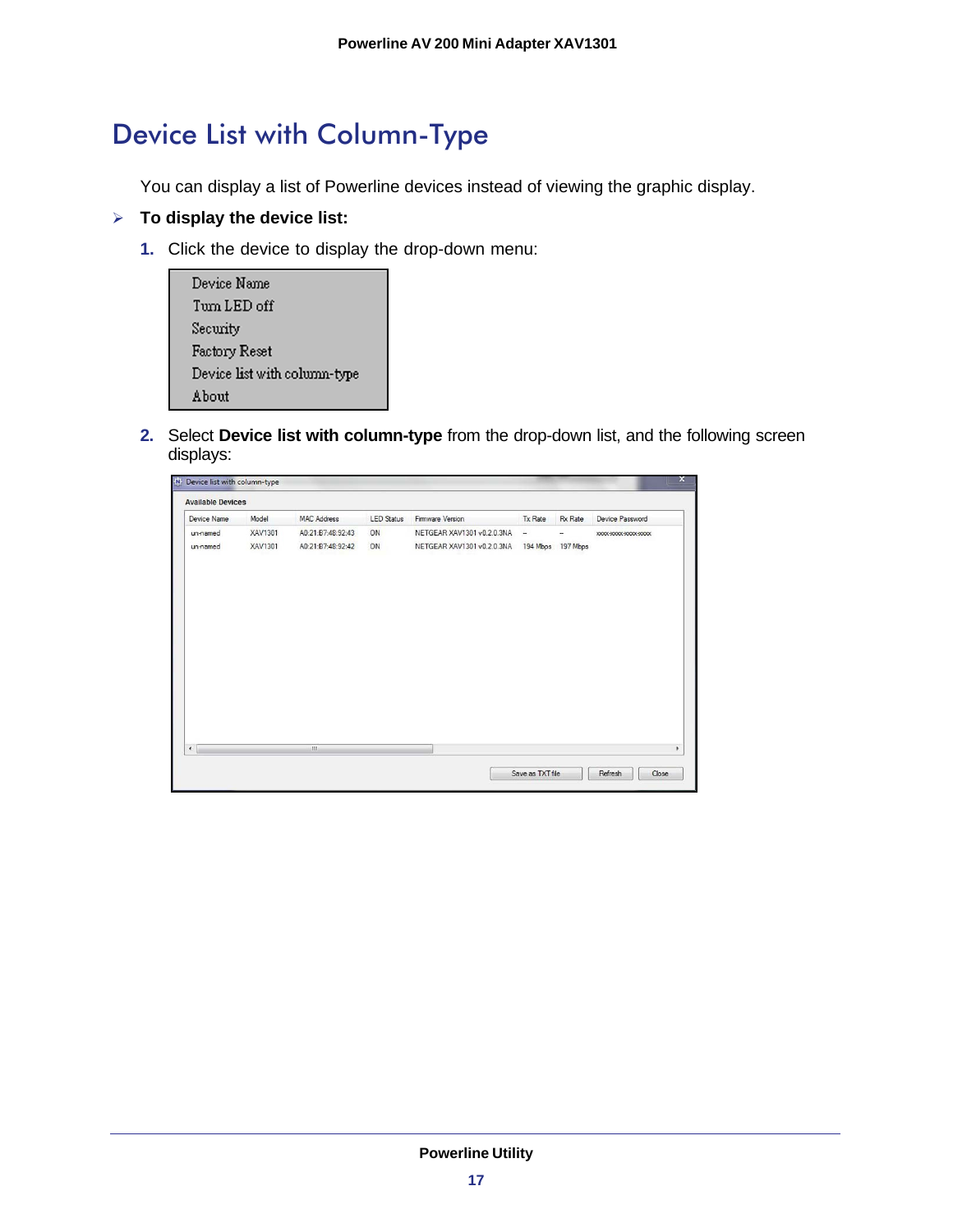## <span id="page-17-0"></span>About

You can display information about your Powerline Utility.

- **To display Powerline Utility details:**
	- **1.** Click the device to display the drop-down menu:

| Device Name                  |  |
|------------------------------|--|
| Tum LED off.                 |  |
| Security                     |  |
| Factory Reset                |  |
| Device list with column-type |  |
| A hout                       |  |

**2.** Select **About** from the drop-down list, and the following screen displays

<span id="page-17-1"></span>

| About                                                         |  |
|---------------------------------------------------------------|--|
| Copyright <sup>©</sup> 2011 NETGEAR Inc. All Rights Reserved. |  |
| http://www.netgear.com                                        |  |
| <b>O</b> NETGEAR Powerline Utility                            |  |
| ● Version: D 2.0.0.14                                         |  |
| Release Date: Jun 24 2011                                     |  |
| Check for software update from Netgear server                 |  |
|                                                               |  |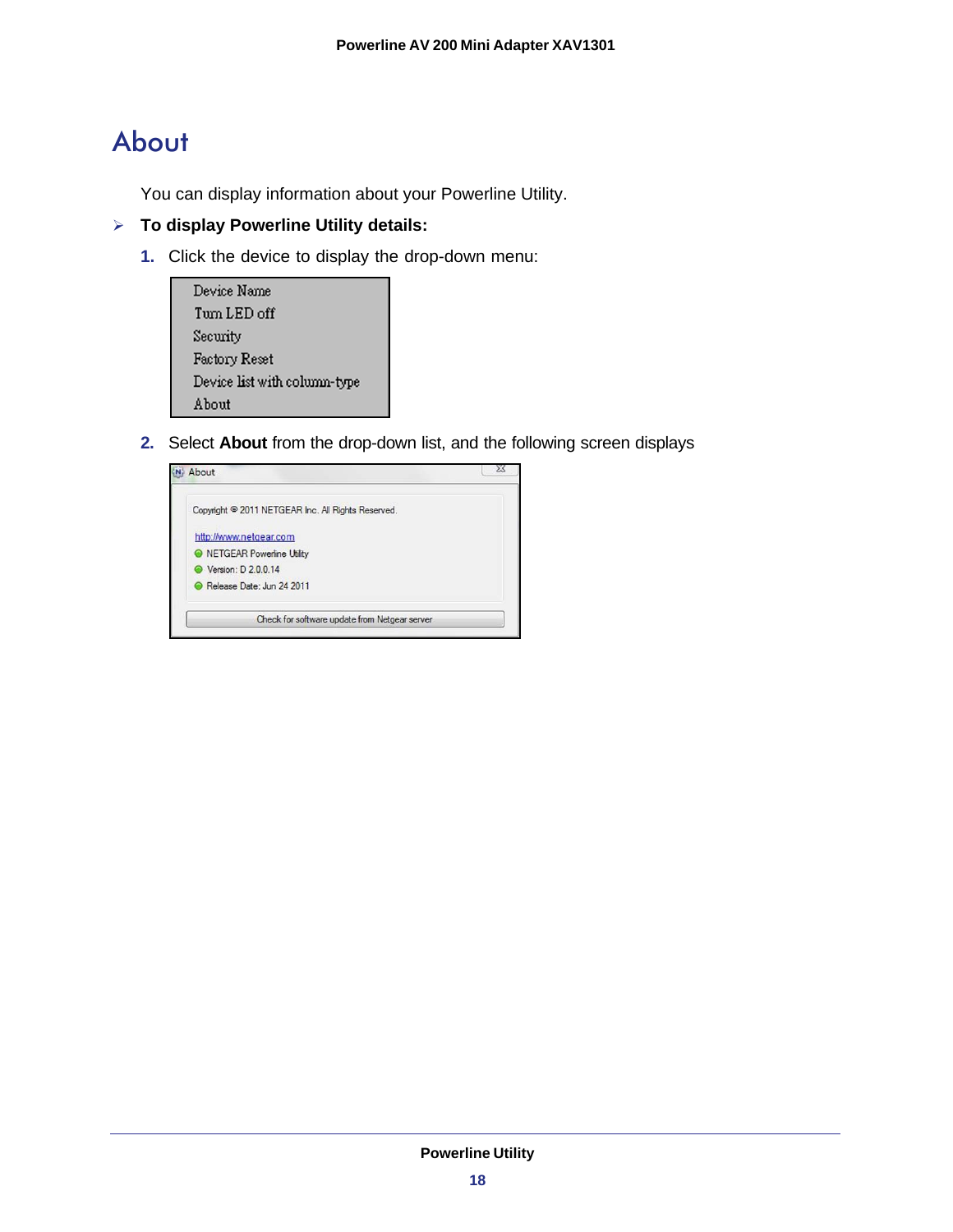## <span id="page-18-1"></span><span id="page-18-0"></span>Basic Functioning

After you plug in the Powerline adapter, the following sequence of events should occur:

- **1.** The Power LED lights up.
- **2.** After approximately 10 seconds, verify that:
	- **a.** The Power LED is solid green.
	- **b.** The Powerline LED is lit.
	- **c.** The Ethernet LED lights or blinks.

## <span id="page-18-2"></span>Troubleshooting Tips

The Reset and Security buttons are located on the side panel of the adapter.

- Pressing the Reset button longer than 2 seconds does not reset the device.
- Pressing the Security button longer than 2 seconds does not activate security.

### <span id="page-18-3"></span>LEDs

The LEDs indicate activity, and can be used for troubleshooting.

#### *LEDs Are Off When the Adapter Is Plugged In*

- First check to make sure that the electrical outlet has power.
- If power is supplied and the LEDs stay off, someone might have used the Powerline Utility to turn off the LEDs. Use the Powerline Utility to see if that is the case. If so, then use the Powerline Utility to turn them back on.

#### *Power LED*

- **Off.** Make sure that power is supplied to the electrical outlet, and that the Powerline devices are not plugged into an extension cord, power strip, or surge protector.
- **Amber**. Power saving mode occurs when the Ethernet LED is off. This can occur when: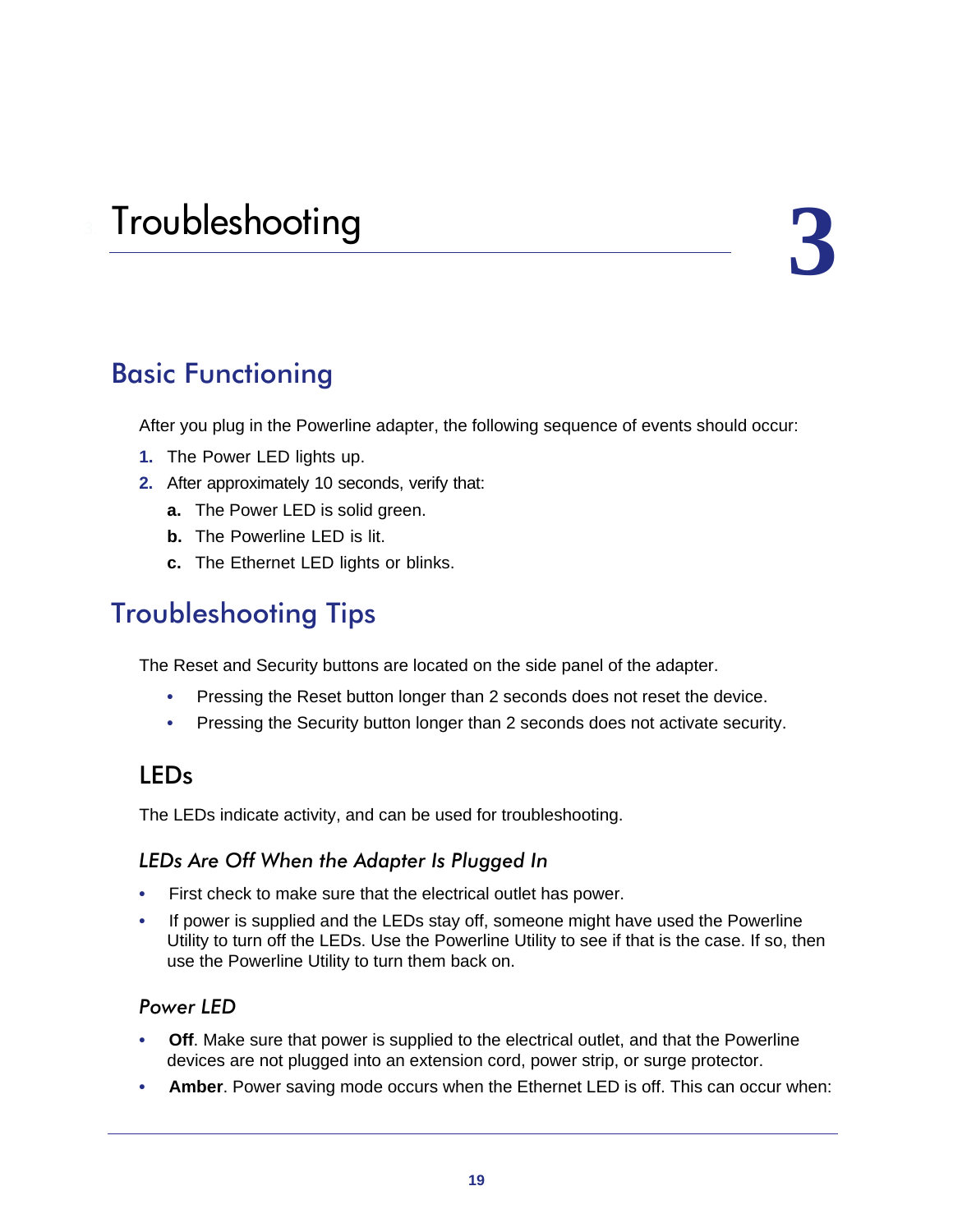- **-** The Ethernet cable is unplugged.
- **-** The device connected through the Ethernet cable is turned off.
- **-** The adapter is idle for 10 minutes.

The adapter returns to normal mode within 2 seconds once the Ethernet link is up.

#### *Powerline LED*

- **Off**. The Powerline devices cannot find each other. Make sure that the Powerline devices are plugged into outlets with power, and that they use the same network encryption key.
	- **-** Move the Powerline device to a location closer to the computer or devices.
	- **-** If you have set up network security, make sure that all Powerline devices are using the same encryption key.
	- **-** If the problem occurred after you changed the network encryption key, reset each device to its factory default settings. Then you can customize the encryption key.
- **Amber or red**. Move the Powerline device to a closer location.

#### *Ethernet LED Does Not Blink*

There is no data traffic. Make sure that:

- **-** Your router and modem are switched on.
- **-** The adapter's cable is securely connected to a router LAN port.
- **-** The PC connected directly to the router can access the Internet.
- **-** Press the **Reset** button on each Powerline device for 1 second to return the Powerline adapter to its factory default settings.

## <span id="page-19-0"></span>If You Do Not See All Your Devices with the Powerline **Utility**

If you click **Refresh** on the main screen of the Powerline Utility, and do not see all the devices you expect, it could be that a Powerline adapter is in power saving mode or is set to use a different encryption key.

- **Power saving mode.** You might see a message at the bottom of the screen regarding the power saving feature. If a unit goes into power saving mode, the Powerline Utility does not find it. Keeping a connected Ethernet cable plugged into the device keeps it active so that it does not go in to power saving mode.
- **Encryption keys are different**. To fix this, you can do one of the following:
	- **-** Reset your Powerline adapters to their factory settings and default encryption key. Then set the encryption for all of your Powerline adapters.
	- **-** Connect your computer to each Powerline device and set up the network encryption key for one adapter at a time.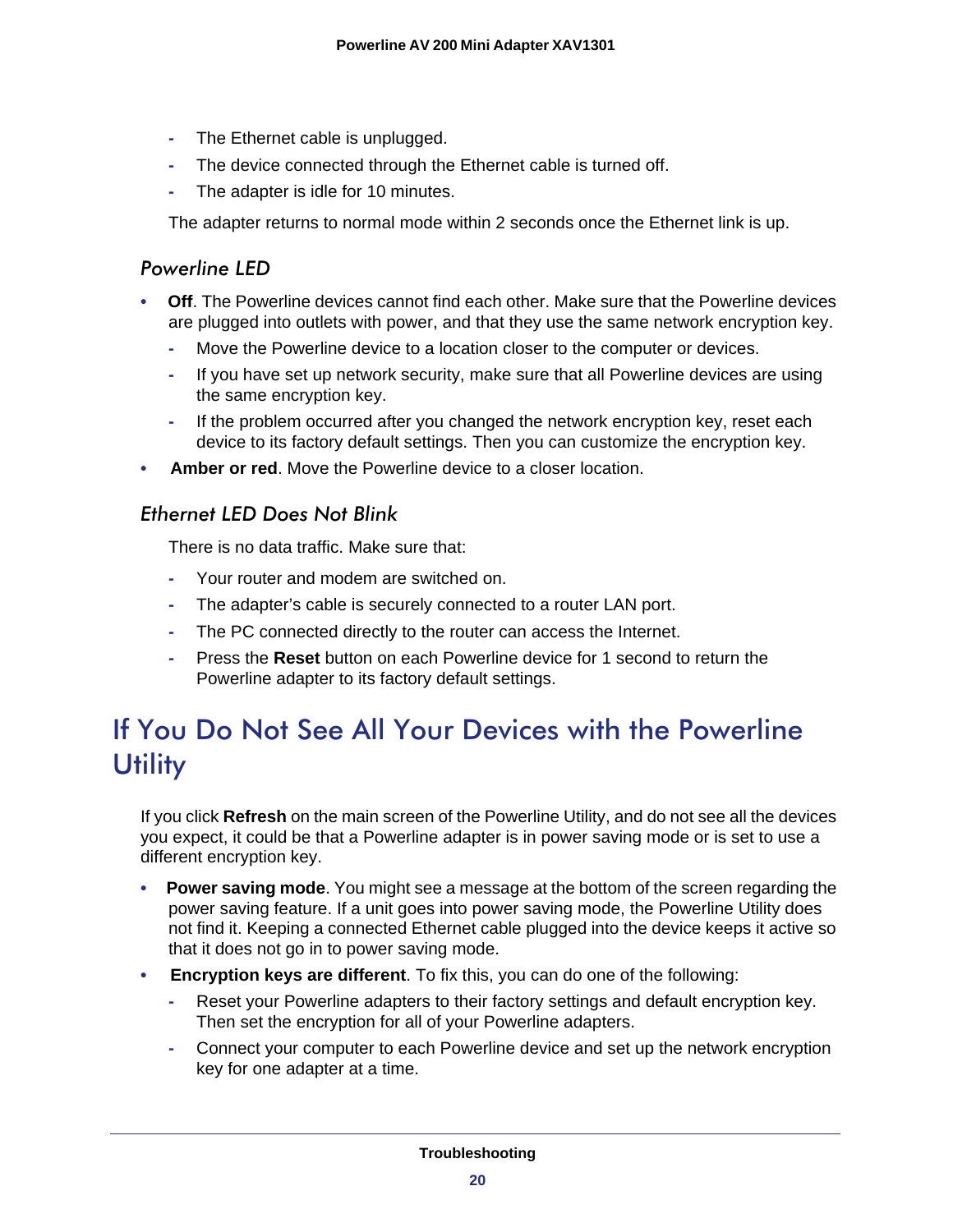## <span id="page-20-0"></span>Supplementary Information



## <span id="page-20-1"></span>Technical Specifications

| <b>Feature</b>             | <b>Specification</b>                                        |
|----------------------------|-------------------------------------------------------------|
| Data and routing protocols | IEEE 802.3 (10BASE-T), IEEE 802.3u (100BASE-Tx)             |
| AC input                   | 100-240V~, 0.1A (Max)                                       |
| Power consumption          | Normal: 3.5 W, Power saving mode: <1W                       |
| Dimensions                 | 90 x 53 x 32 mm (3.54 x 2.09 x 1.25 in)                     |
| Weight                     | 0.119 kg (0.26 lb)                                          |
| Operating temperature      | 0° to 40° C (32° to 104° F)                                 |
| Operating humidity         | 10-90% maximum relative humidity, noncondensing             |
| Storage humidity           | 5-95% maximum relative humidity, noncondensing              |
| Security encryption type   | 128-bit AES                                                 |
| MAC addresses              | 64: number of nodes that can be added to a single network   |
| <b>Bandwidth</b>           | 200 Mbps                                                    |
| Compatibility              | Not HomePlug v1.0 or HomePlug v1.0 Turbo compatible         |
| Data transfer rate         | Up to 200 Mbps with real throughput greater than 80 Mbps    |
| Frequency band:            | 2-30 Mbps                                                   |
| Modulation type:           | OFDM symbol modulation                                      |
| Electromagnetic emissions: | FCC Part 15 Class B; CE-EMC Class B; 3-home FCC Certificate |
| Safety agency approvals:   | UL Listed (UL 1950) / cUL IEC950; CE LVD; TUV CB, TUV GS    |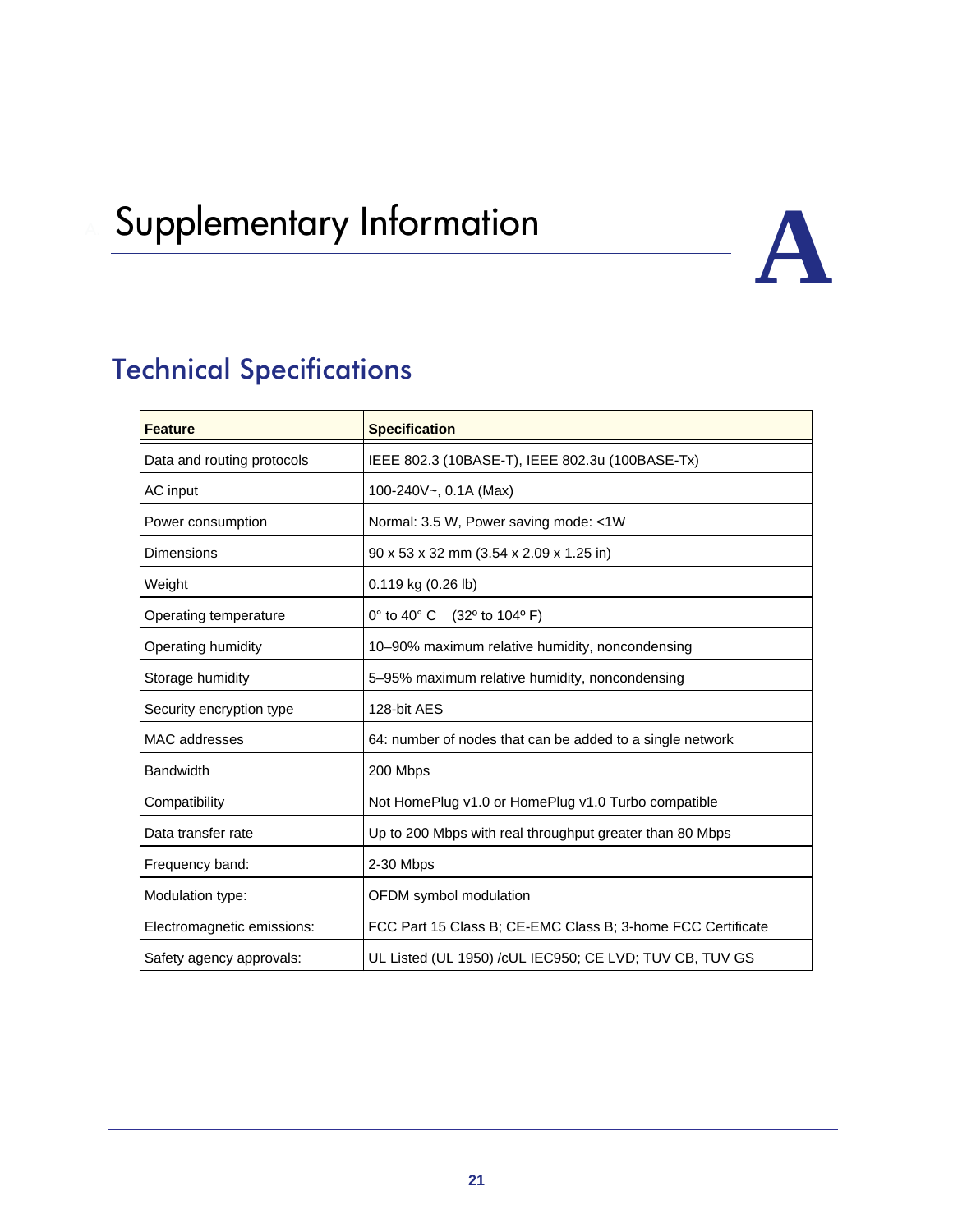## <span id="page-21-0"></span>Safety Information

Follow these safety guidelines to ensure your own personal safety and to help protect your system from potential damage.

- Do not service any product except as explained in your system documentation.
- Opening or removing covers that are marked with the triangular symbol with a lightning bolt may expose you to electrical shock. Only a trained service technician should service components inside these compartments.
- To help avoid damaging your system, be sure that the voltage selection switch (if provided) on the power supply is set to match the power available at your location:
	- **-** 110 volts (V), 60 hertz (Hz) in most of North and South America and some Far Eastern countries such as South Korea and Taiwan
	- **-** 100 V, 50 Hz in eastern Japan and 100 V, 60 Hz in western Japan
	- **-** 230 V, 50 Hz in most of Europe, the Middle East, and the Far East
- Be sure that attached devices are electrically rated to operate with the power available in your location.

Additional safety information is included in *[Appendix B, Notification of Compliance](#page-22-1)*.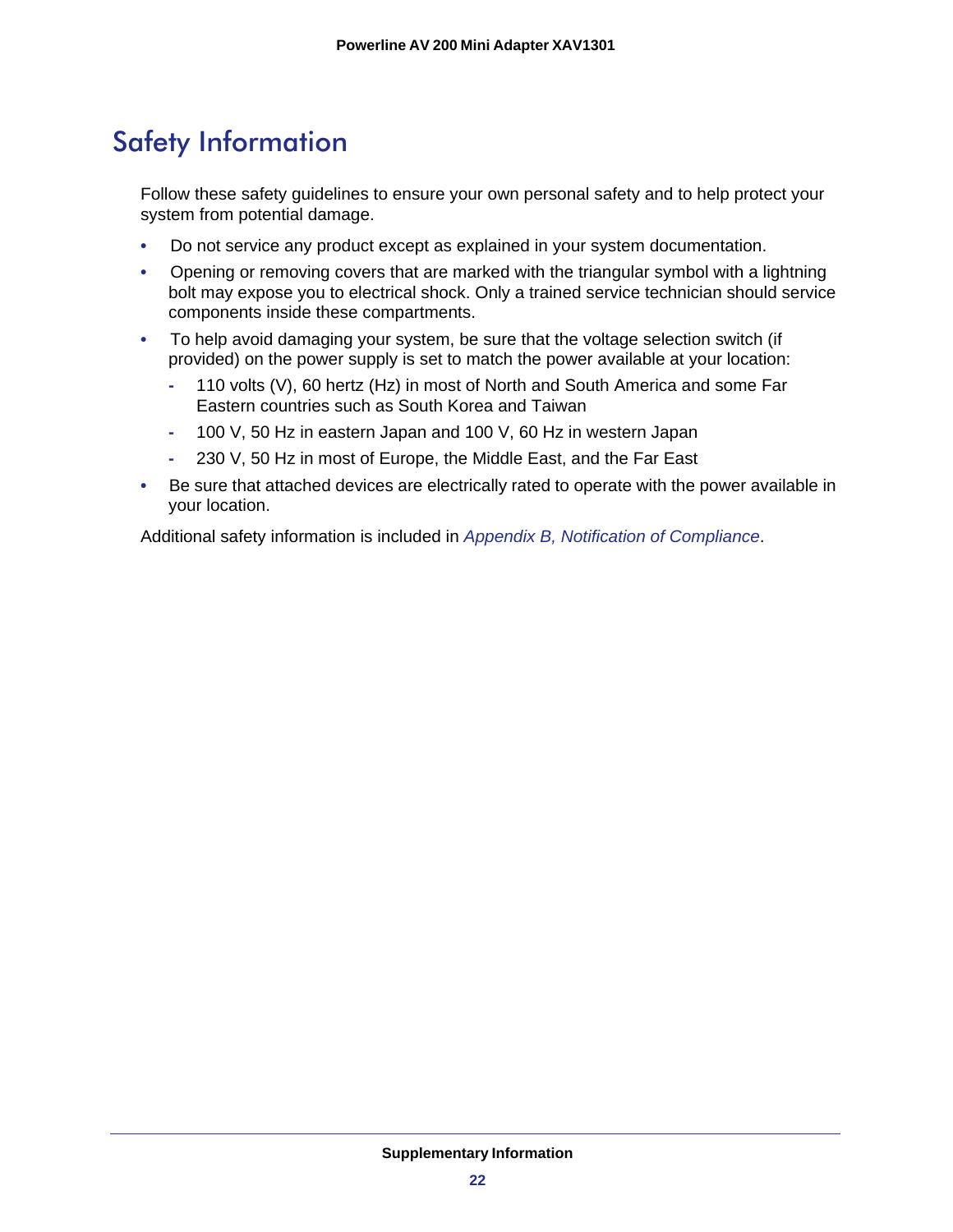## <span id="page-22-1"></span><span id="page-22-0"></span>**Notification of Compliance**

## NETGEAR Powerline Products



#### **Safety Instructions and Precautions**



#### **WARNING!**

**Use the following safety guidelines to ensure your own personal safety and to help protect your product from potential damage. To reduce the risk of bodily injury, electrical shock, fire, and damage to the equipment, observe the following precautions.** 

- The socket-outlet shall be installed near the equipment and shall be easily accessible
- Observe and follow service markings.
- If any of the following conditions occur, unplug the product from the electrical outlet and replace the part or contact your service provider/retailer:
	- **-** The power cable, extension cable, or plug is damaged.
	- **-** An object has fallen into the product.
	- **-** The product has been exposed to water.
	- **-** The product has been dropped or damaged.
	- **-** The product does not operate correctly when you follow the operating instructions.
- Keep your system away from radiators and heat sources. Also, do not block cooling vents.
- Do not spill food or liquids on your system components, and never operate the product in a wet environment
- Do not push any objects into the openings of your system. Doing so can cause fire or electric shock by shorting out interior components.
- Operate the product only from the type of external power source indicated on the electrical ratings label.
- Also, be sure that attached devices are electrically rated to operate with the power available in your location.
- Use only approved power cables. If you have not been provided with a power cable for your system or for any AC powered option intended for your system, purchase a power cable that is approved for use in your country. The power cable must be rated for the product and for the voltage and current marked on the product's electrical ratings label.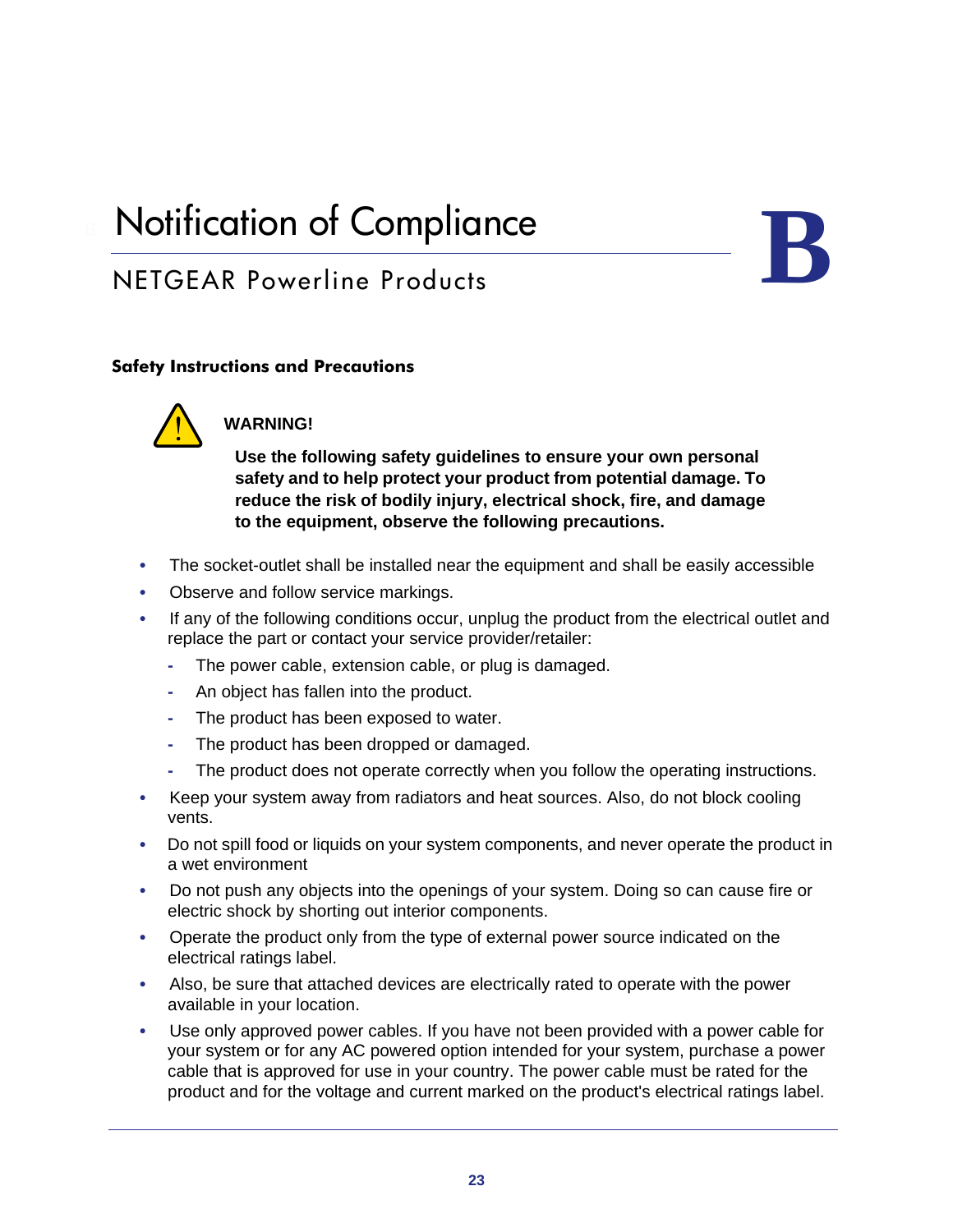The voltage and current rating of the cable should be greater than the ratings marked on the product.

- To help prevent electric shock, plug the system and peripheral power cables into properly grounded electrical outlets.
- Do not use adapter plugs. If you must use an extension cable, use a three-wire cable with properly grounded plugs.
- Observe extension cable and power strip ratings. Make sure that the total ampere rating f all products plugged into the extension cable or power strip does not exceed 80 percent of the ampere ratings limit for the extension cable or power strip.
- To help protect your system from sudden, transient increases and decreases in electrical power, use a surge suppressor, line conditioner, or uninterruptible power supply (UPS).
- Position system cables and power cables carefully; route cables so that they cannot be stepped on or tripped over. Be sure that nothing rests on any cables.
- Do not modify power cables or plugs.
- Always follow your local and national wiring rules.

#### **Regulatory Compliance Information**

This section includes user requirements for operating this product in accordance with National laws for usage of radio spectrum and operation of radio devices. Failure of the end-user to comply with the applicable requirements may result in unlawful operation and adverse action against the end-user by the applicable National regulatory authority.

This product's firmware limits operation to only the channels allowed in a particular Region or Country. Therefore, all options described in this user's guide may not be available in your version of the product.

#### **FCC Requirements for Operation in the United States**

#### **FCC Information to User**

This product does not contain any user serviceable components and is to be used with approved antennas only. Any product changes or modifications will invalidate all applicable regulatory certifications and approvals

This device complies with Part 15 of the FCC Rules. Operation is subject to the following two conditions: (1) This device may not cause harmful interference, and (2) this device must accept any interference received, including interference that may cause undesired operation.

#### **FCC Guidelines for Human Exposure**

This equipment complies with FCC radiation exposure limits set forth for an uncontrolled environment. This equipment should be installed and operated with minimum distance of 20 cm between the radiator and your body.

This transmitter must not be co-located or operating in conjunction with any other antenna or transmitter.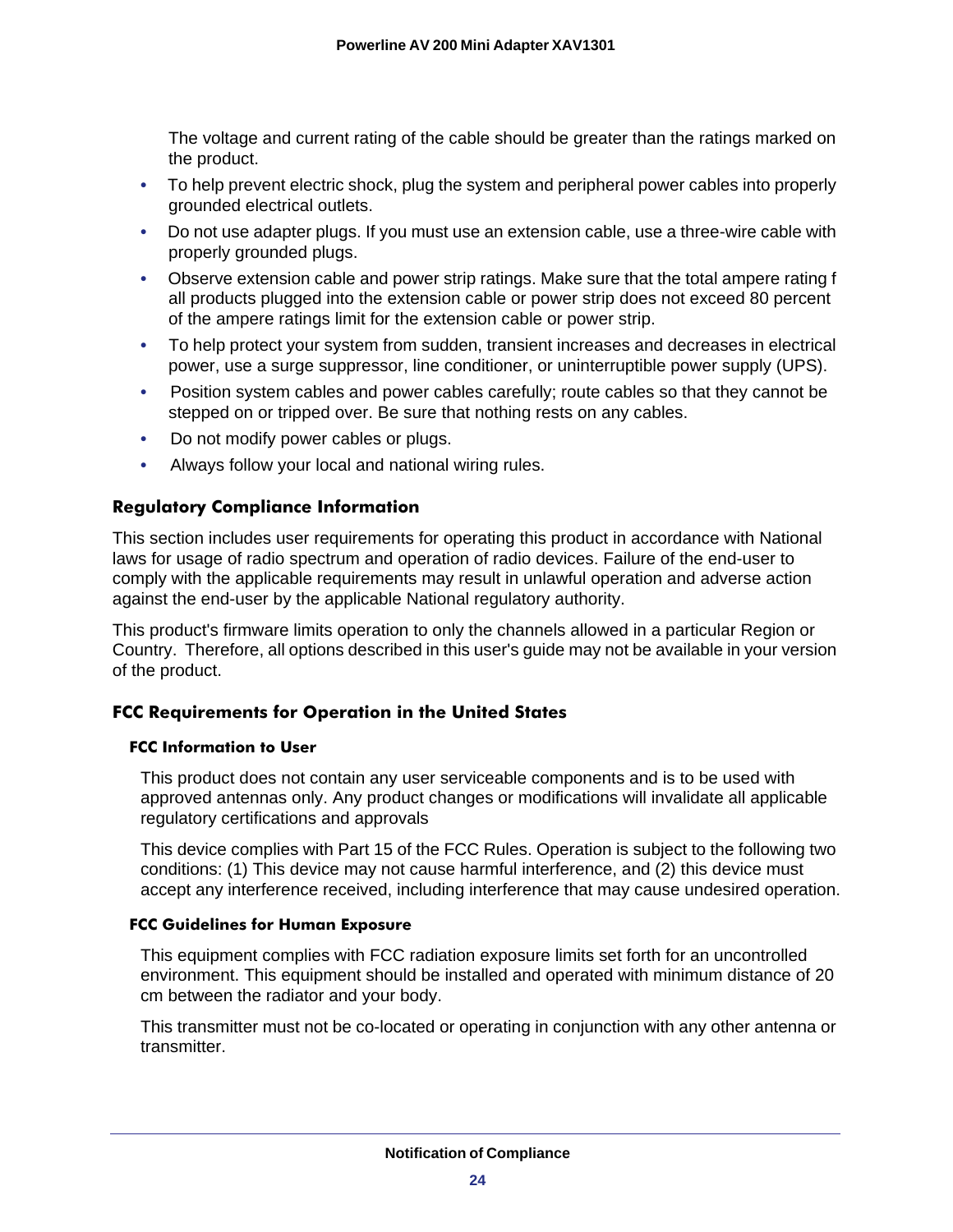#### **FCC Declaration Of Conformity**

We, NETGEAR, Inc., 350 East Plumeria Drive, San Jose, CA 95134, declare under our sole responsibility that the Product Name™/® & Model complies with Part 15 of FCC Rules. Operation is subject to the following two conditions:

- This device may not cause harmful interference, and
- This device must accept any interference received, including interference that may cause undesired operation.

#### **FCC Radio Frequency Interference Warnings & Instructions**

This equipment has been tested and found to comply with the limits for a Class B digital device, pursuant to Part 15 of the FCC Rules. These limits are designed to provide reasonable protection against harmful interference in a residential installation. This equipment uses and can radiate radio frequency energy and, if not installed and used in accordance with the instructions, may cause harmful interference to radio communications. However, there is no guarantee that interference will not occur in a particular installation. If this equipment does cause harmful interference to radio or television reception, which can be determined by turning the equipment off and on, the user is encouraged to try to correct the interference by one or more of the following methods:

- Reorient or relocate the receiving antenna.
- Increase the separation between the equipment and the receiver.
- Connect the equipment into an electrical outlet on a circuit different from that which the radio receiver is connected.
- Consult the dealer or an experienced radio/TV technician for help.

Modifications made to the product, unless expressly approved by NETGEAR, Inc., could void the user's right to operate the equipment.

#### **Canadian Department of Communications Radio Interference Regulations**

This digital apparatus, the Powerline AV 200 Mini Adapter XAV1301, does not exceed the Class B limits for radio-noise emissions from digital apparatus as set out in the Radio Interference Regulations of the Canadian Department of Communications.

This Class [B] digital apparatus complies with Canadian ICES-003. Cet appareil numérique de la classe [B] est conforme à la norme NMB-003 du Canada

#### **European Union**

The Powerline AV 200 Mini Adapter XAV1301 complies with essential requirements of EU EMC Directive 2004/108/EC and Low Voltage Directive 2006/95/EC as supported by applying the following test methods and standards:

- EN55022: 2006 / A1: 2007
- EN55024: 1998 / A1: 2001 / A2 : 2003
- EN60950-1: 2006 2nd Edition
- EN 61000-3-2:2006
- EN 61000-3-3:1995 w/A1: 2001+A2: 2005